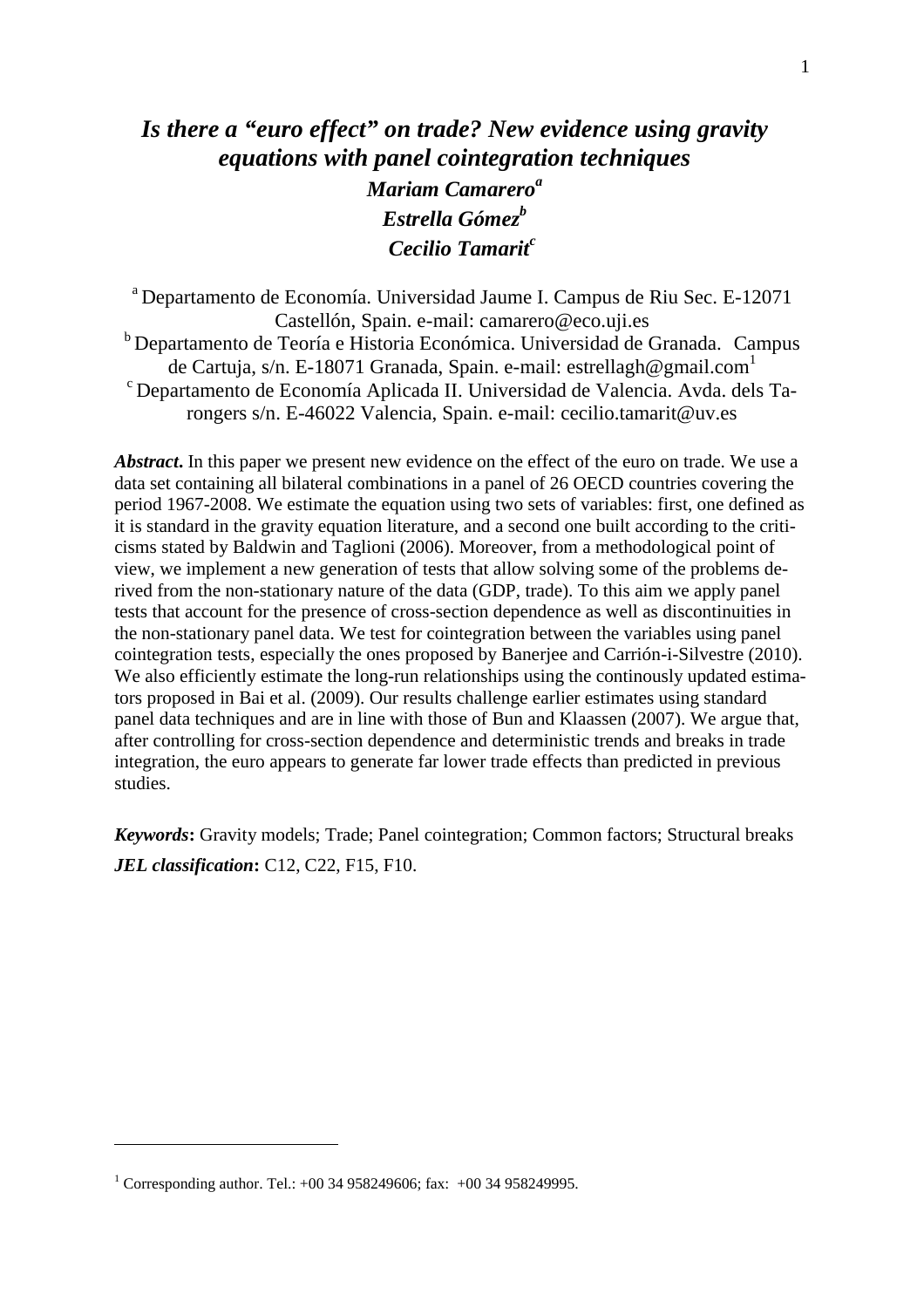## **1. Introduction**

The introduction of the euro has raised a new interest in measuring the impact of currency unions (CU) on trade flows. The very high estimates of trade induced by the creation of monetary unions found in the seminal papers by Rose (2000) and Frankel and Rose (2002) has led to the concept of "endogeneity" of Optimum Currency Areas (OCA) that means for the Euro-area that, even if the European Monetary Union (EMU) was not created as an OCA, it could be progressing in that direction (Frankel and Rose, 1998). Recent research surveyed by Rose and Stanley (2005) and Rose (2008) suggests that the introduction of the euro still has a sizable and statistically significant effect on trade among EMU members. Taking together all these estimates imply that EMU has increased trade by about 8%-23% percent in its first years of existence. This issue can be very relevant for prospective new members of EMU.

In 1999 eleven countries of the EU adopted the euro as a common currency while Greece entered in 2001. Since then, also Slovenia, Cyprus, Malta, Slovakia and Estonia have joined the Euro-area while other members of the EU are "waiting and seeing", the so-called derogation countries. Moreover, the introduction of the euro was preceded by other stages of economic integration (Customs Union, European Monetary System and the Single Market), so the EMU effect has to be analyzed as an on-going process with a time dimension. It might be interesting to investigate whether there is an additional benefit of a common currency over (relative) exchange rate stability. As pointed out by Faruqee (2004) the central questions at stake are the following: first, to ascertain the effects of EMU on the area's trade flows; second, to analyze the evolution of the trade effects through time, and finally, to measure the distribution of trade effects among member states.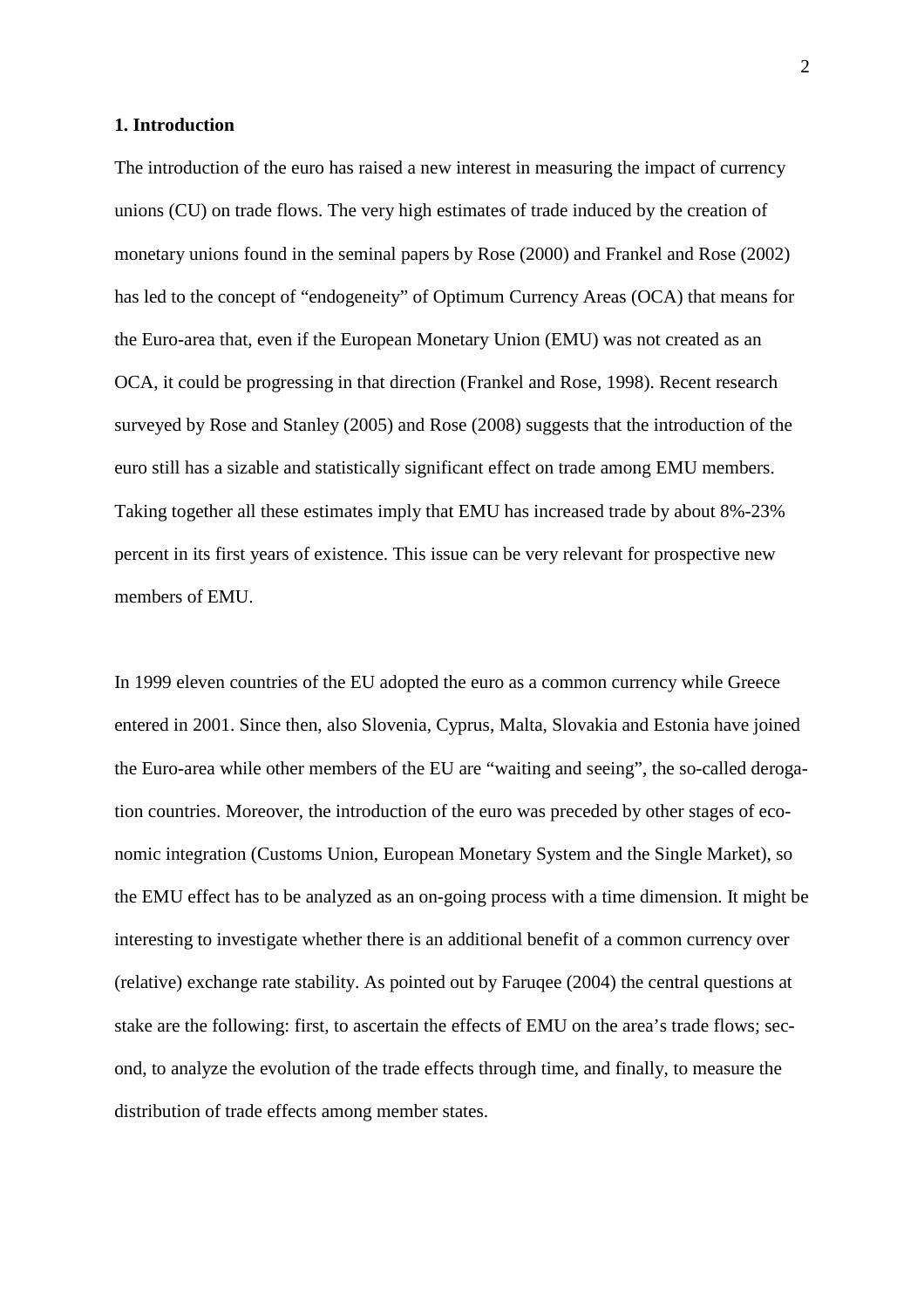In this paper we have tried to overcome some of the main flaws found in the standard empirical literature and recently outlined by Eicher and Henn (2011). First, Baldwin's (2006) critiques regarding the proper specification of gravity models in large panels to prevent omitted variable bias point out the need to simultaneously account for multilateral resistance (global trend and general equilibrium considerations) and unobserved bilateral heterogeneity (country pair specific characteristics). In the same vein, Egger (2000) suggests that the proper econometric specification of the gravity model in most applications should include fixed country and time effects. The former account for trade policy measures including tariff and non-tariff barriers while the latter can capture business cycle effects. These are not random effects but instead deterministically associated with certain historical, political or geographical factors. In order to avoid the above-mentioned problems, in this paper we have accounted for Baldwin's critiques in the specification of the model as well as in the definition of the variables included in the estimation of the gravity model.

Second, more recently, Fidrmuc (2009) and Bun and Klaasen (2007) have outlined the importance of considering the possible non stationary nature of the variables included in the gravity equation (trade, GDP) as well as the cross-sectional correlation between the elements (countries) of the panel, both aspects normally neglected in the empirical applications. While initially the literature overlooked some crucial econometric issues regarding non-stationary series in panel estimation, more recent works have taken into account these aspects using non-stationary panel data techniques. A sizeable literature has been developing along these lines, but none of these works explicitly deals with the issue of cross-section dependence with the exception of Gengenbach (2009).

Third, Bun and Klaasen (2007) have stated that models measuring the effect of the euro on trade have omitted some variables, causing an upward bias in the trade benefits earlier esti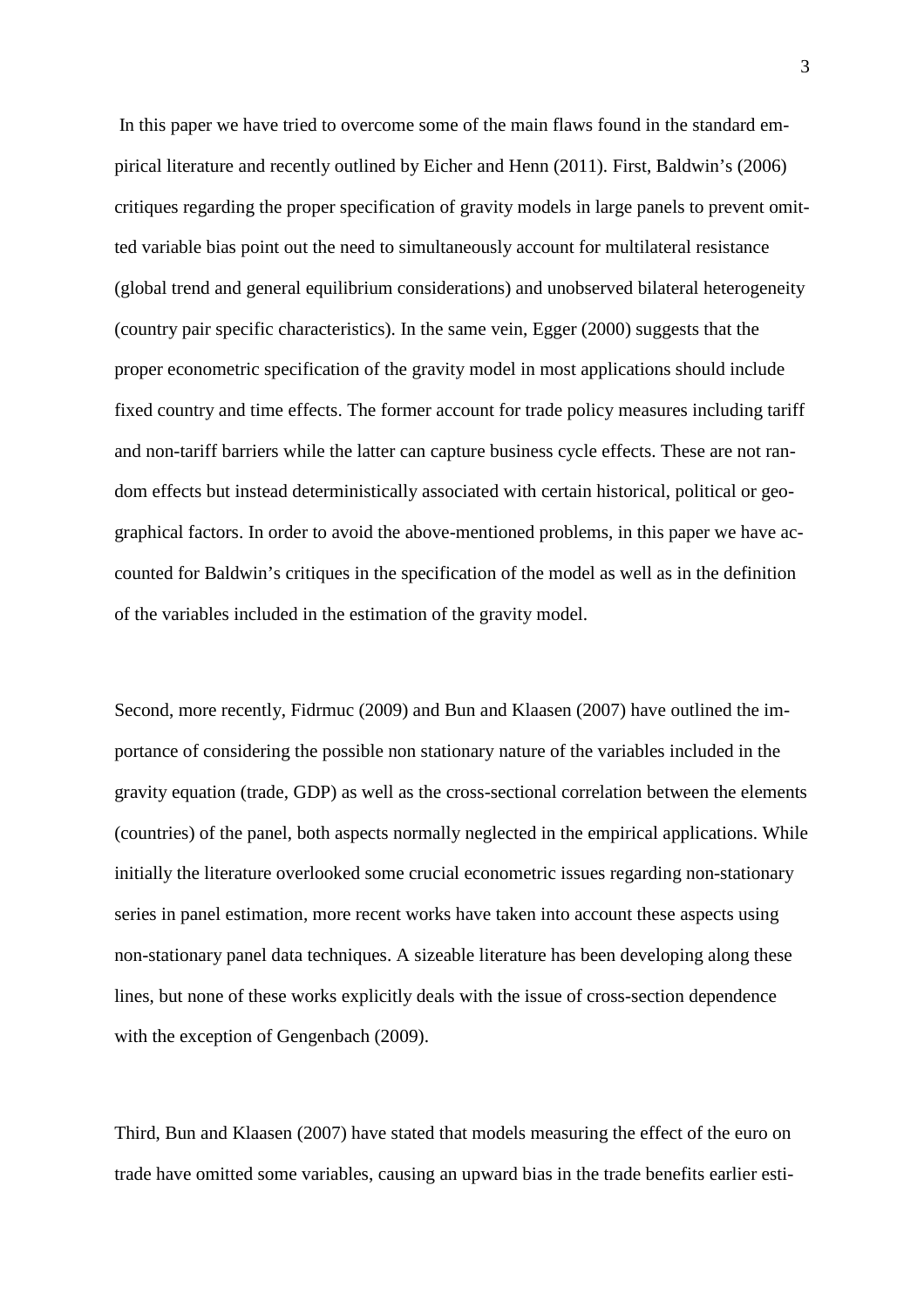mated. They find that the longer the data period considered, the higher the euro effect estimate. Thus this might be due to some misspecification of the time-series characteristics of the variables involved, namely the trends in trade flows over time. To correct for this bias they add a time-trend to their specification and allow it to have heterogeneous coefficients across country-pairs. Then they estimate long run relationships using first-generation panel cointegration techniques, that is, without considering dependence in the cross-section dimension.

Therefore, in this paper we try to provide new evidence on the effect of the euro using a data set that contains information on all bilateral combinations in a panel of 26 countries covering the period 1967-2008. We implement a new generation of tests that allows us to solve some of the problems derived from the non-stationary nature of the data used in gravitational equations (GDP, trade, etc). To this aim we use some panel tests that account for the presence of cross-section dependence as well as discontinuities in the non-stationary series. More specifically, we implement the panel unit root and stationary tests proposed by Pesaran (2007) and Bai and Ng (2004) to test whether the variables entering the gravity model are nonstationary. We then test for cointegration between the variables using panel cointegration tests, with a special emphasis in the one proposed by Banerjee and Carrión-i-Silvestre (2010). Finally, we apply the continuously updated estimator (CUP) of Bai et al. (2009) to efficiently estimate the regression coefficients. The results obtained are in line with Bun and Klaassen (2007) confirming a smaller euro effect than in other research papers, like for instance, Gil-Pareja et al (2008), where cross-section dependence and the non-stationary nature of the variables are not accounted for.

The paper is organized as follows. Section 2 discusses the empirical literature on CU and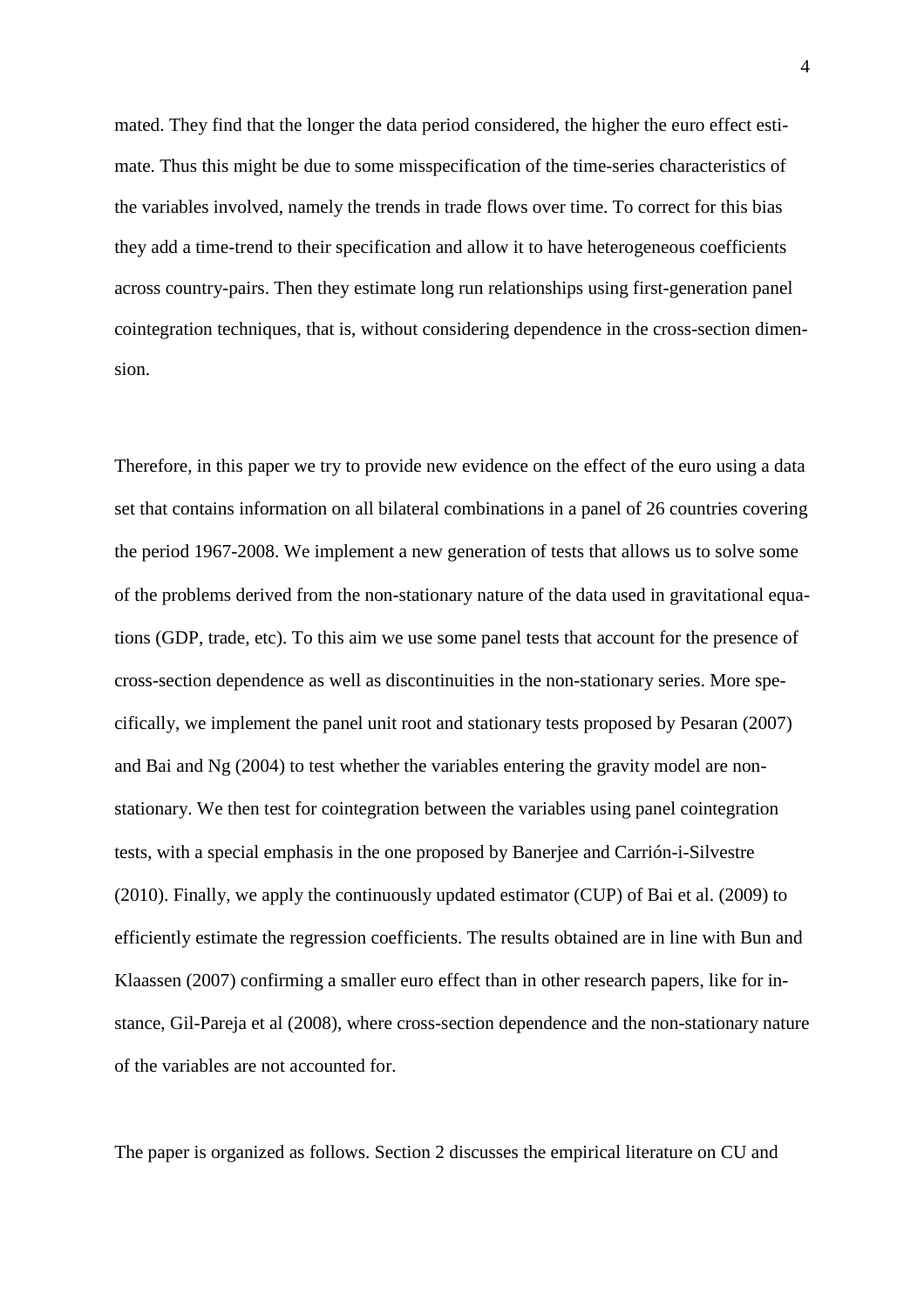trade, emphasizing the econometric approaches based on the gravity model. Section 3 presents a new econometric approach that overcomes some of the problems present in the current literature. Section 4 describes the data and discusses the empirical results. A final section concludes.

# **2. Previous studies and criticisms to the empirical application of the gravity equation to measuring the euro effect on trade**

The literature examining the impact of CU on trade is a burgeoning field of research. All in all, the diversity of existing estimates indicates the potential bias inherent in applied specifications. Although in the beginning the gravity model was criticized for its lack of theoretical underpinnings, now rests on a solid theoretical background<sup>2</sup>. Therefore, as stated in Westerlund and Wilhelmsson (2009) the focus of this line of research has shifted from its theoretical soundness towards the estimation techniques used.

The econometric approach has changed over time as a result of a feedback process between theory and empirics. In this abundant literature, the traditional approach has been to use *cross-section data*. However, it is generally accepted that the results obtained were suffering from a bias, as the heterogeneity among countries was not properly controlled for. Thus, Rose's (2000) initial estimates in a cross-sectional study suggested a tripling of trade. This result was quite striking, and as quoted by Faruqee (2004), is at odds with the related literature that typically finds very little negative impact of exchange rate volatility on trade. Not surprisingly, Rose's findings have received substantial revisions, and subsequent analysis

 $2$ See, for instance, Feenstra, et al. (2001).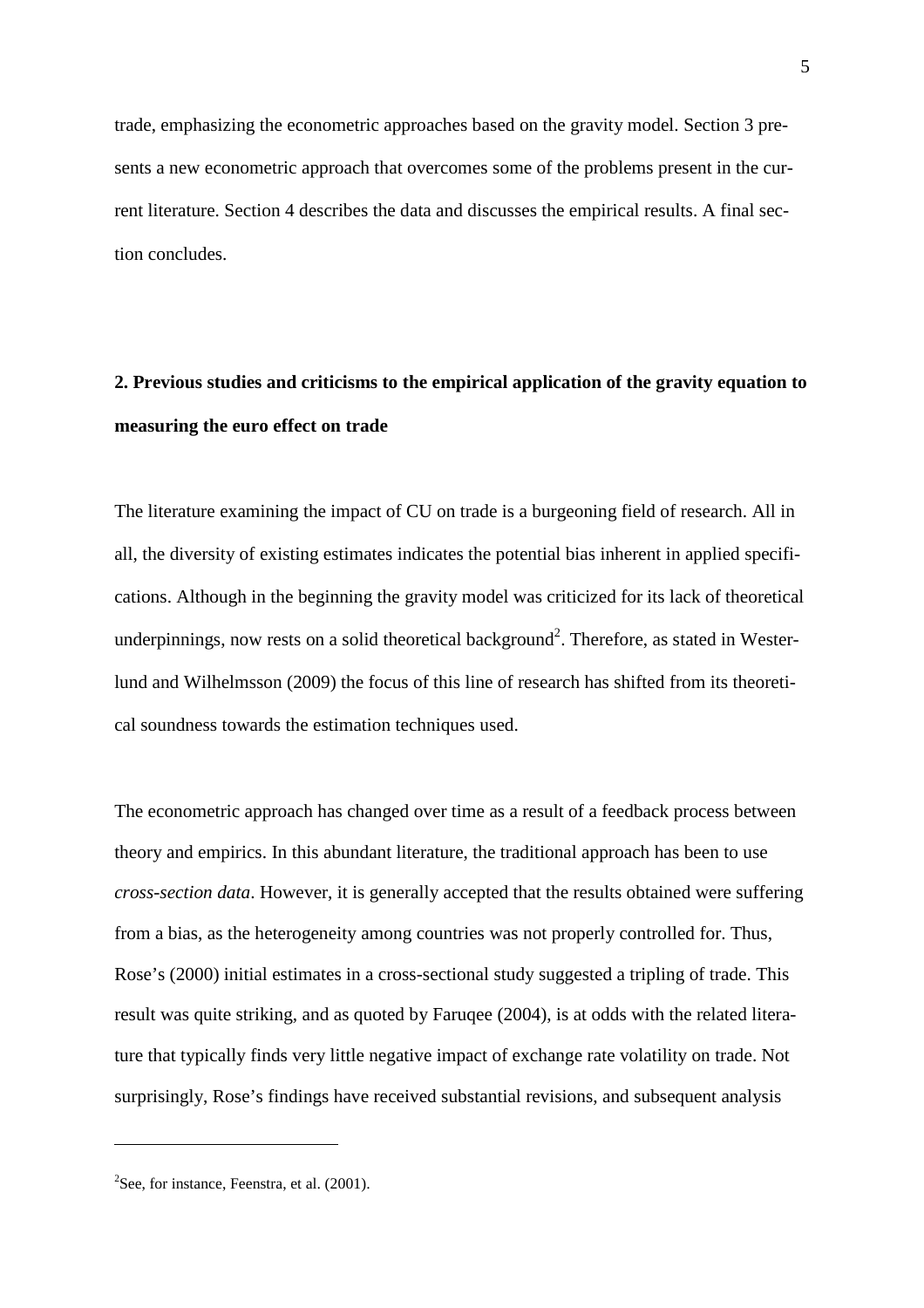generally finds a smaller (albeit still sizable) effect of CU membership on trade. There are different reasons that make the implication of Rose (2000) work unclear. First, the sample countries were mostly smaller and poorer, not including the EMU ones. This has led to question whether the results apply to bigger countries such as the EMU members. Second, the cross-sectional analysis included in Rose (2000) provides a comparative benchmark across members of a monetary union against third countries but the most relevant issue about EMU is the possible change in the level of trade for its member over time, before and after the introduction of the single currency. In order to solve this problem, a second string of literature started to use *panel data estimation techniques*, which permits more general types of heterogeneity<sup>3</sup>. However, Baldwin and Taglioni (2006) define what they call in this context "the gold medal error", also known as the "Anderson-van Wincoop (A-vW) misinterpretation" in the sense that A-vW developed a cross-section technique estimation to control for omitted variables with pair fixed effects<sup>4</sup>. However, this technique has been generalized to the panel data framework by many authors without considering the time dimension (see, for example, Glick and Rose, 2002; Flam and Nordstrom, 2006). Country dummies (for exporters and importers) only remove the average impact leaving the time dimension in the residuals, which leads to biased results. Therefore, time-invariant country dummies are not enough and a proper treatment of the time dimension is needed. Moreover, Baldwin and Taglioni (2006) also stress the importance of an omitted variable bias when the empirical specification does not account for unobserved determinants of bilateral trading relationships. This problem can be solved introducing bilateral heterogeneity.

In addition to the above-mentioned specification caveats, Baldwin and Taglioni (2006)

<sup>&</sup>lt;sup>3</sup> Moreover, as clearly explained by Westerlund and Wilhelmsson (2009), if we desire to measure the impact of a currency union on trade (which is the relevant case in this paper), while simultaneously controlling for country-pair propensity to trade, it is easier under a panel data framework by means of a country-pair fixed effect term. For a single cross-section, these controls can only depend on observed country-pair attributes such as common language, and estimates can thus be biased if there is additionally an unobserved component to the country-pair propensity to trade.

<sup>4</sup> See Anderson and van Wincoop (2003).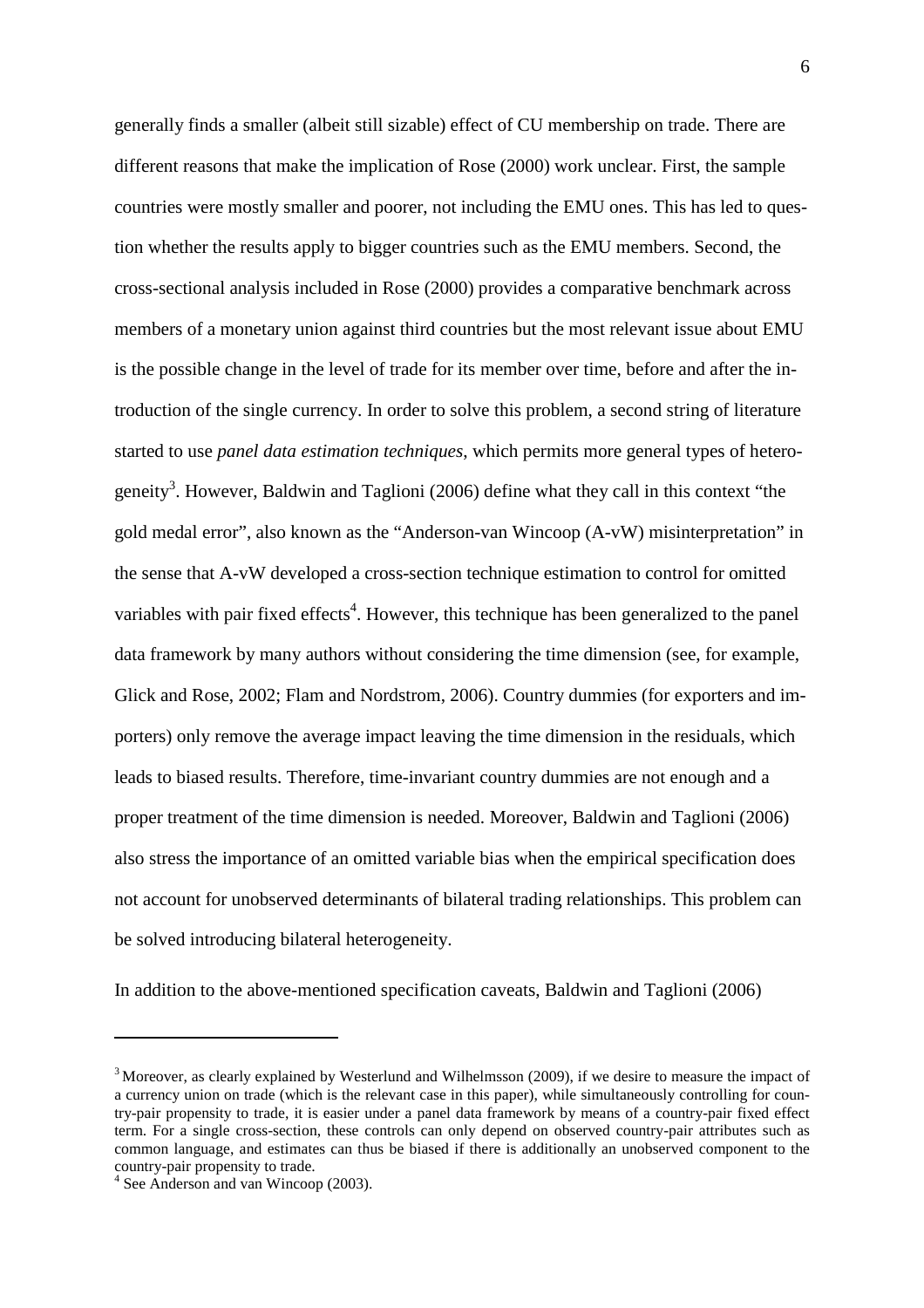pointed out two additional minor problems, coined as "silver" and "bronze" medal errors. The silver medal error arises when authors use the log of the sum instead of the sum of the logs in the bilateral trade term. The silver medal mistake will create no bias if bilateral trade is balanced. However, if nations in a currency union tend to have larger than usual bilateral imbalances, as it has been the case in the Eurozone, then the silver medal misspecification leads to an upward bias as the log of the sum (wrong procedure) overestimates the sum of the log (correct procedure). Finally, the bronze medal mistake concerns the price deflator: all the prices in the gravity equation are measured in terms of a common numeraire, so there is no price illusion. However, many authors deflate trade flows and GDP using the US CPI (following Rose's example). As Baldwin et al. (2008) claim, fortunately, the bronze medal bias is eliminated by including time dummies which is the common practice.

Finally, concerning the estimation problems, Santos-Silva and Tenreyro (2006) argue that the standard empirical methods used to estimate the gravity equation (i.e. Ordinary Least Squares, OLS) are also inappropriate, even if these problems have been largely ignored by applied researchers, as the econometric methods commonly used to solve them were not easy to implement<sup>5</sup>. Glick and Rose (2002) and Frankel and Rose (2002) exploited the time series information using panel data. They obtained similar results<sup>6</sup> giving birth to a literature in search of "more reasonable" effects (Eicher and Henn, 2011). Micco et al. (2003) examined the dynamic impact of EMU on trade for 22 industrial countries using panel regressions

<sup>&</sup>lt;sup>5</sup> We can add a constant arbitrarily small to each observation on the dependent variable or just discard the zeros. The latter can create a sample selection problem as long as the zeros are not randomly distributed. More recently, Santos-Silva and Tenreyro (2006) propose an alternative estimation technique, the Poisson pseudomaximum likelihood method that is robust to different patterns of heteroskedasticity and provides a natural way to deal with zeros in trade data. Westerlund and Wilhelmsson (2009) also study the effects of zero trade in the estimation of the gravity model. They propose a very similar alternative: estimating the model directly from its non-linear form using the fixed effects Poisson ML estimator with bootstrapped standard error.

<sup>&</sup>lt;sup>6</sup> They found that adopting a monetary union doubles bilateral trade but again EMU countries were not included.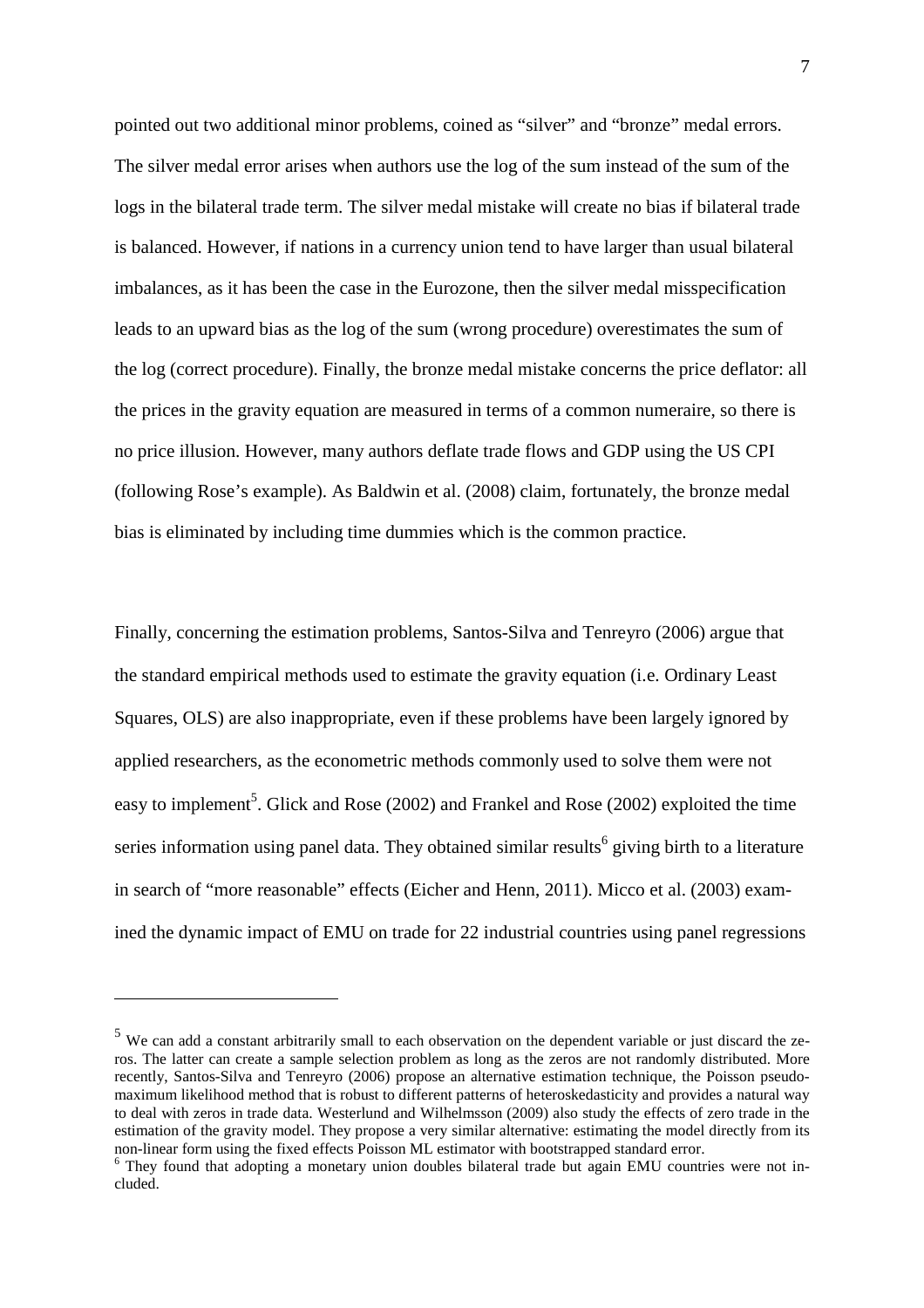based on a gravity model. Their findings suggest that EMU has fostered bilateral trade between 8% and 16% depending on the EMU membership of the countries and that the positive effect has been rising over time. Other studies, like Bun and Klaasen (2002) estimate a dynamic panel data model and distinguish between short (3.9%) and long-run effects (38%). All in all, Rose and Stanley (2005) perform a meta analysis of the results of 34 studies, and find a combined estimate of the trade effect between 30% and  $90\%$ <sup>7</sup>, which is smaller than previous evidence. However, these papers generally use smaller and shorter datasets than Rose's. When they focus on large panels, they find bigger estimates (over 100%). Therefore, the empirical literature is far from conclusive and we can infer that dataset dimensions, and, especially, econometric approaches, influence the results.

While the heterogeneity bias is controlled through the use of fixed-effects, a second kind of misspecification is related to dynamics. The recent theoretical literature on international trade with heterogeneous firms (Bernard et al., 2003; Melitz, 2003; Helpman et al., 2004) has been largely based on evidence that, in a sector, the behaviour of firms can be highly heterogeneous, both concerning their productivity and their involvement in international transactions. In particular, the existence of sunk costs borne by exporters to set up distribution and service networks in the partner country may generate inertia in bilateral trade flows, especially among EMU countries, where there is also accumulation of invisible assets such as political, cultural and geographical factors characterizing the area and influencing the commercial transactions taking place within it.

Bun and Klaasen (2007) constitutes a path-breaking study in this respect. They show that the residuals of the least squares dummy variables estimator (LSDV) exhibit trends over time.

<sup>&</sup>lt;sup>7</sup> For a recent survey of the empirical literature, see Gómez and Milgram (2010).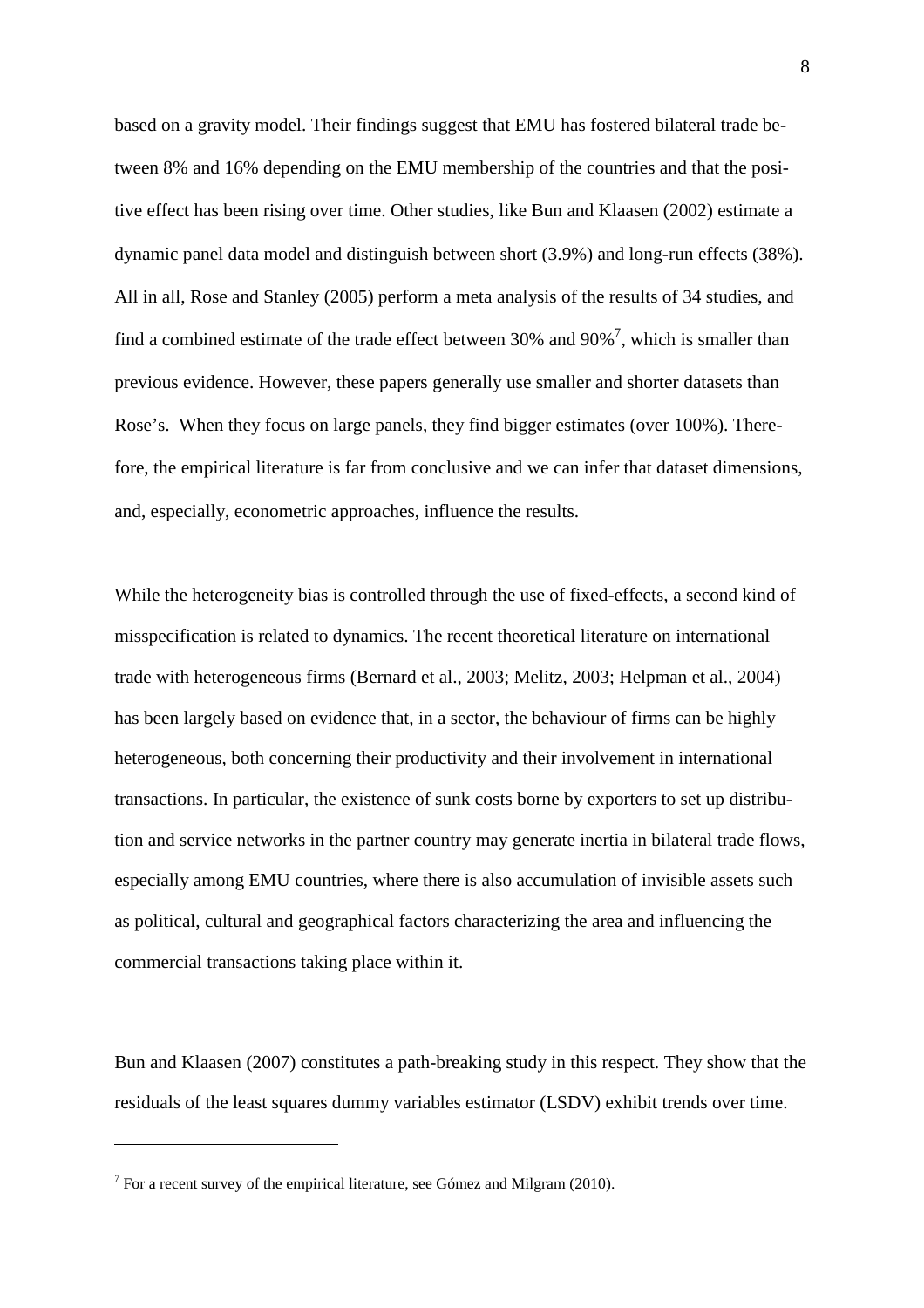Therefore, they estimate the gravity equation allowing for country pair specific time trends to account for the observed trending behaviour in the residuals. Moreover, they analyze the non-stationary nature of the data as well as the cointegration relationships and obtain a much smaller estimate of the euro effect  $(3%)$  on bilateral trade<sup>8</sup>. All in all, they employed methods that assume cross-section independence. The latter is an assumption unlikely to hold in bilateral trade data. As recently stated by Fidrmuc (2009), cross-correlation is likely to be present in gravity models because foreign trade is strongly influenced by the global economic shocks (i.e. e. other economies business cycles'). Moreover, dependence is generated by construction as gravity models include bilateral trade flows together with aggregate national variables. Furthermore, the gravity model itself implies spatial dependence in the data due to the hypothesized effect of distance on trade. Several new panel unit root and cointegration tests have been proposed accounting for cross-sectional dependence in the form of common factors.<sup>9</sup>

More recent studies have insisted on the importance of accounting for the existence of trends in the data and its possible non-stationary nature. Historically, researchers have assumed stationary time series to estimate gravity models. However, if the variables are non-stationary, a different statistical setup needs to be used. As Faruqee (2004) claimed, estimating the impact of a monetary union on trade faces several econometric challenges. Recent literature shows that the results of the gravity models are sensitive to their proper specification (Egger and Pfaffermayr, 2003). However, properly specified models in panel data may have some caveats when data are non-stationary. If the non-stationary nature of the series is not considered, spurious regressions may appear. Although the spurious correlation problem is less impor-

<sup>&</sup>lt;sup>8</sup> Other papers that stress the importance of the non-stationary nature of the series and that apply cointegration techniques are Faruqee (2004) and Fidrmuc (2009).

<sup>&</sup>lt;sup>9</sup> See for example Breitung and Pesaran (2008) for an overview of the literature and Gengenbach et al (2010) for a comparison of panel unit root tests.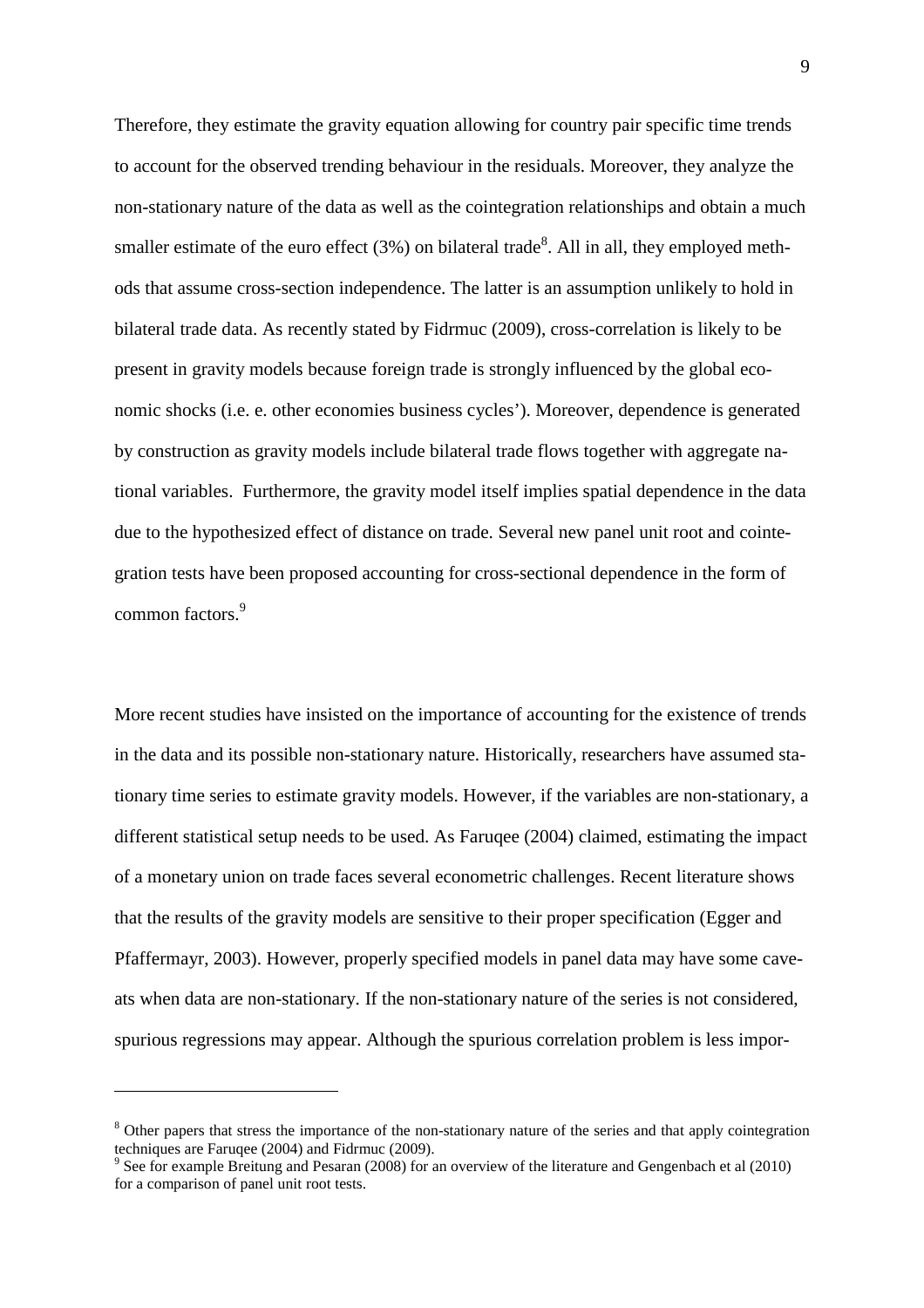tant in panels than in time series analysis, as the fixed effects estimator for non-stationary data is asymptotically normal (see Kao and Chiang, 2000), the results are biased. Correspondingly, panel cointegration techniques are used accounting for different possible estimation problems (endogeneity, cross-correlation or breaks). Therefore, a sound empirical strategy must proceed as follows: First, to determine the order of integration of the variables through panel unit root tests; second, to test for cointegration among the integrated variables using panel cointegration tests; finally, to use the panel cointegration estimators to provide reliable point estimates.

The contribution of our paper to the existing literature about the euro effect on trade is twofold. First, unlike previous research, (excepting Eicher and Henn, 2011) we address Baldwin's critiques regarding the proper specification of gravity models and the definition of the variables, as we account for multilateral resistance, as well as country pair specific characteristics through unobserved bilateral heterogeneity. Second, we apply an econometric methodology comprising of a range of techniques to test and estimate efficiently in a nonstationary panel framework, solving endogeneity problems as well as possible biases posed by structural breaks and cross-section dependence.

## **3. Data, methodology and empirical results**

Bun and Klaasen (2007) showed the importance of a correct specification of the gravity model including not only deterministic trend components but also stochastic trends derived from the non-stationary nature of the macro-variables involved. However, some practical problems implied that most of the evidence obtained so far did not considered nonstationarity. New developments in macroeconometrics have been recently extended to the panel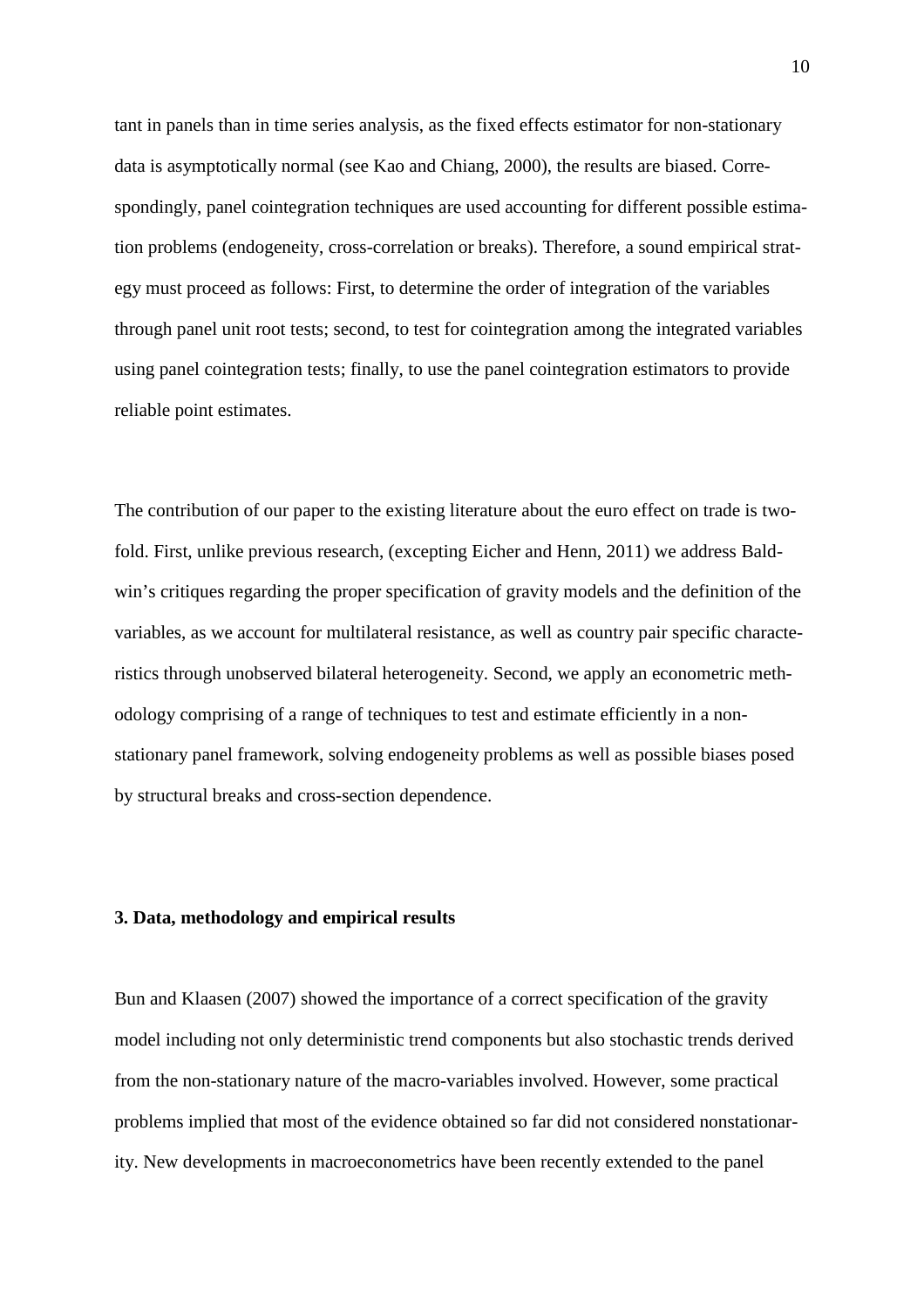framework allowing addressing most of the issues concerning both specification and estimation discussed in the previous section.

A first common problem in the context in panel non-stationary variables is that tests assume the absence of correlation across the cross-sections of the panel. That is, the individual members of the panel (countries) are independent. This assumption is not realistic and, therefore, cannot be maintained in the majority of the cases, especially when the countries are neighbours or are involved in integration processes. A second generation of panel tests, in contrast, introduce different forms of dependence, solving the above- mentioned problem.

Although there are several alternative proposals formulated in the literature to overcome the cross-section dependence problem, when the dependence is pervasive –as in economic integrated areas- the best alternative is the use of factor models. This consists of assuming that the process is driven by a group of common factors, so that it is possible to distinguish between the idiosyncratic component and the common component.

In the case of panel unit roots, several tests have been formulated based on factor models $^{10}$ . In particular, Bai and Ng (2004) account for the non-stationarity of the series coming either from the common factors, the idiosyncratic component or from both. Moreover, they consider the possible existence of multiple common factors as well as the existence of cointegration relationships among the series of the panel. Banerjee et al. (2004) stated that there is a tendency to over-reject the null of stationarity when cointegration is present. As the existence of cointegrating relations between trade series is a very plausible hypothesis in economic integrated areas, the proposal in Bai and Ng (2004) is the best approach in our case<sup>11</sup>.

 $^{10}$  Namely, Pesaran (2007), Phillips and Sul (2003), Moon and Perron (2004) and Bai and Ng (2004).

<sup>&</sup>lt;sup>11</sup> Moreover, using Monte Carlo methods, Gengenbach et al. (2010) and Jang and Shin (2005) show that, for all the specifications considered in their simulation experiments, the test in Bai and Ng (2006) has more power than those by Moon and Perron (2004) and Pesaran (2007), and better empirical size than that of Phillips and Sul (2003).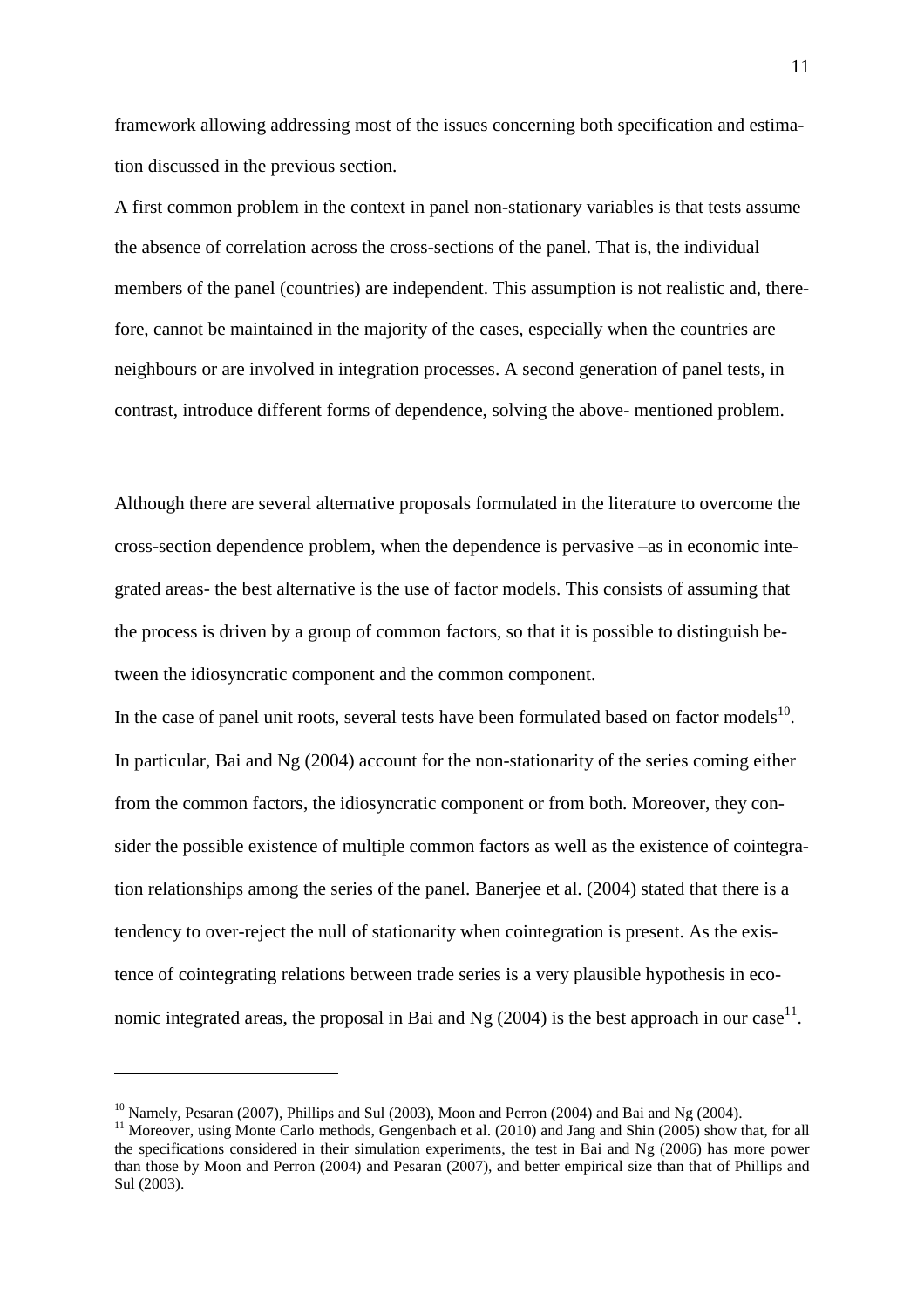For the sake of comparison, we will also present the results obtained using Pesaran's (2007) approach. Similarly, we will also allow for dependence in the estimation of the cointegration relationships using the common factor approach of Bai and Ng (2004).

A second caveat appears when there are structural breaks in the time dimension of the panel. If there exist linear combinations of integrated variables that cancel out their common stochastic trends then, these series are said to be cointegrated. The economic translation is that these series share an equilibrium relationship. However, a commonly neglected phenomenon is that both, the cointegrating vector and the deterministic components might change during the period analyzed, and if we do not take account of these structural breaks in the parameters of the model, inference concerning the presence of cointegration can be affected by misspecification errors. Therefore, in this paper we propose the use of the tests developed in Banerjee and Carrion-i-Silvestre (2010). They generalize the approach in Pedroni (1999, 2004) to account for one structural break that may affect the long run relationship in a number of different ways (cointegrating vector and/or deterministic components). Moreover, they address the cross-section dependence issue by using the above-mentioned factor model approach due to Bai and Ng (2004) to generalize the degree of permissible cross-section dependence allowing for idiosyncratic responses to multiple common factors.

To sum up, we control for econometric issues usually neglected in earlier literature: first, we account for cross-section dependence among countries in the panel tests, both unit roots and cointegration. Second, we allow for the existence of a break in the deterministic components of the model as well as in the cointegration relationship, a major point to assess the effect of institutional changes in the relationship. To the best of our knowledge, this is the first time that structural changes have been considered in the euro effect literature based on gravity equations. Finally, the estimation of the long-run relationship uses a methodology that not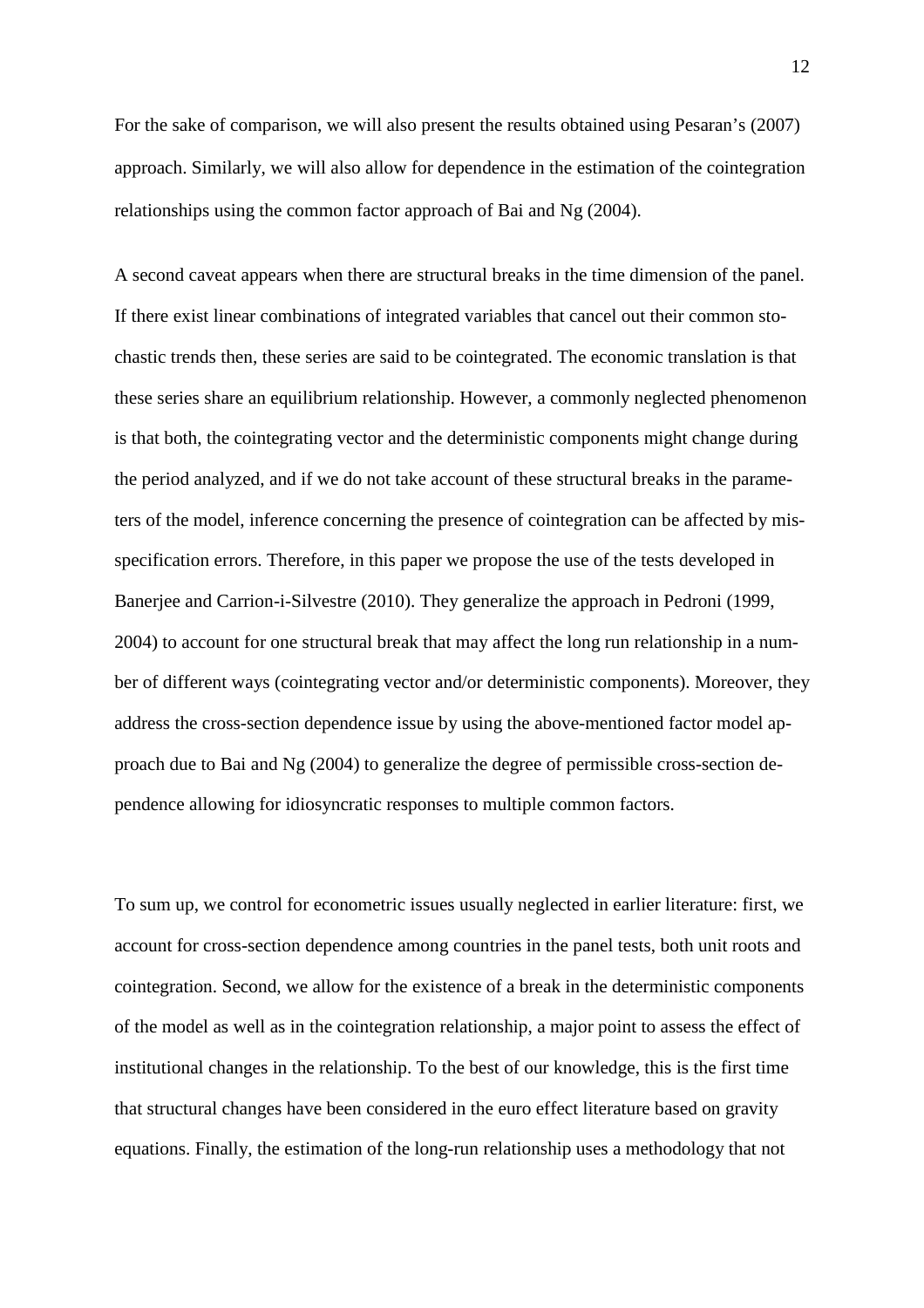only efficiently estimates the coefficients but also is based on the common factors decomposition that assures a homogeneous econometric approach. We choose, for this purpose, the CUP Fully Modified (CUP-FM) and the CUP Bias Corrected (CUP-BC) estimators by Bai et al. (2009).

*3.1. Data* 

The countries included in the study are Australia, Austria, Belgium and Luxembourg, Canada, Chile, Denmark, Finland, France, Germany, Greece, Iceland, Ireland, Italy, Japan, South Korea, Mexico, Netherlands, New Zealand, Norway, Poland, Portugal, Spain, Sweden, Switzerland, United Kingdom and United States.

The dataset contains annual data from these 26 OECD countries and covers the period 1967- 2008. Hence, we have a balanced panel with dimension *N*=325 (all possible bilateral combinations of countries) and *T*= 42. The total number of observations is *NT* =13,650.

Following the discussion in section 2, one of the contributions of the paper is to perform the analysis and the estimation of the gravity equation for the euro effect using two sets of variables. In the first one, that we call "Baldwin-variables" and use upper-case letters, the series have been computed as suggested by Baldwin and Taglioni (2006). The second set of variables, defined as it is commonly done in mainstream gravity literature, is called "standardvariables" and we use lower-case letters to represent them.

Therefore, the dataset includes the following variables where moreover, upper-case letters also stand for nominal variables while lower-case letters stand for variables in real terms.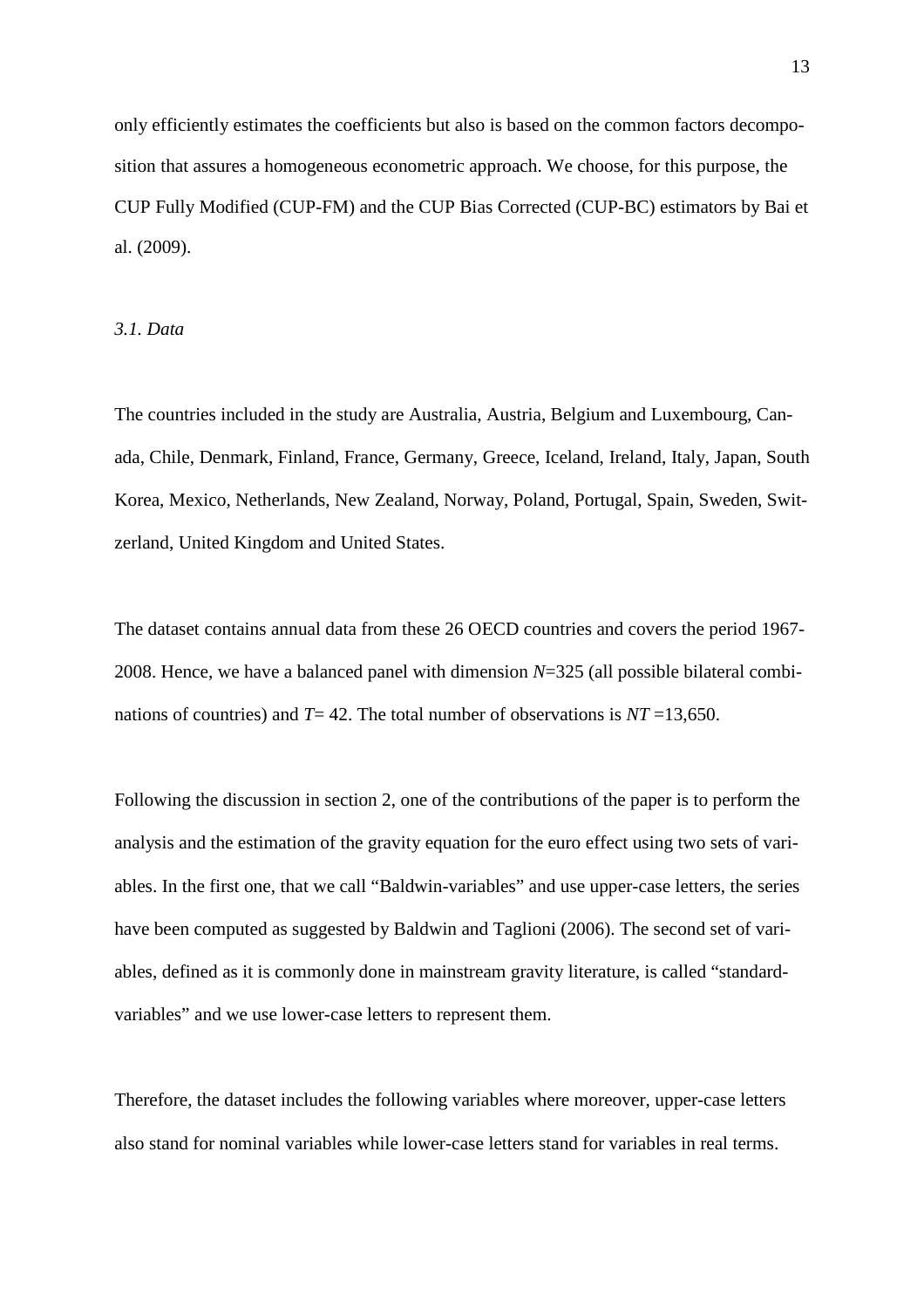*TRADEijt* is the log of the bilateral trade in goods between trading partners *i* and *j* at time *t*, defined as the *sum of the logs* of nominal imports and exports. Data for nominal imports and exports are obtained from the CHELEM – CEPII database, and are expressed in current dollars. *trade<sub>it</sub>* stands for real bilateral trade, calculated as the sum of the logs of nominal bilateral exports and imports in US dollars deflated using the US CPI obtained from the IMF International Financial Statistics (IFS); *GDPij* is the log of the product of bilateral nominal GDP in country *i* and *j* and *gdp*<sub>*iit*</sub> is the log of the product of bilateral real PPP-converted GDP. Both are obtained from CHELEM-CEPII database. *GDPCAP*<sub>iit</sub> (and *gdpcap*<sub>iit</sub>) measure the log of the product of countries' nominal (and real) GDP per capita, respectively. Population data used to construct GDPCAP*ij* are also obtained from CHELEM. Additionally, two dummy variables have been built to include the effect of particular integration agreements on trade. Namely *RTAijt* which is 1 if both countries have a free trade agreement at time *t* is constructed using World Trade Organization (WTO) data, and finally the key variable of interest *EURO*<sub>iit</sub> which equals 1 if both trading partners belong to the euro area in year t and zero otherwise. To the extent that these agreements are made or dissolved during the sample period, this variable is distinct from the time-invariant country-pair fixed effect.

The formal model that we estimate comes from the gravity equation, and in particular, we follow the traditional specification from the recent literature on the euro effect using nonstationary panels (see, in particular, Bun and Klaasen, 2007). The purpose is to isolate the effects of EMU on trade trying to control for other factors that may have an influence on trade flows but are not related to the monetary union. The gravity model predicts that bilateral trade flows should depend on factors such as economic size or "mass" (i.e. gravity variables related to economic size and population), distance, and other related considerations. Bearing this in mind the basic panel equation in the literature can be expressed as follows: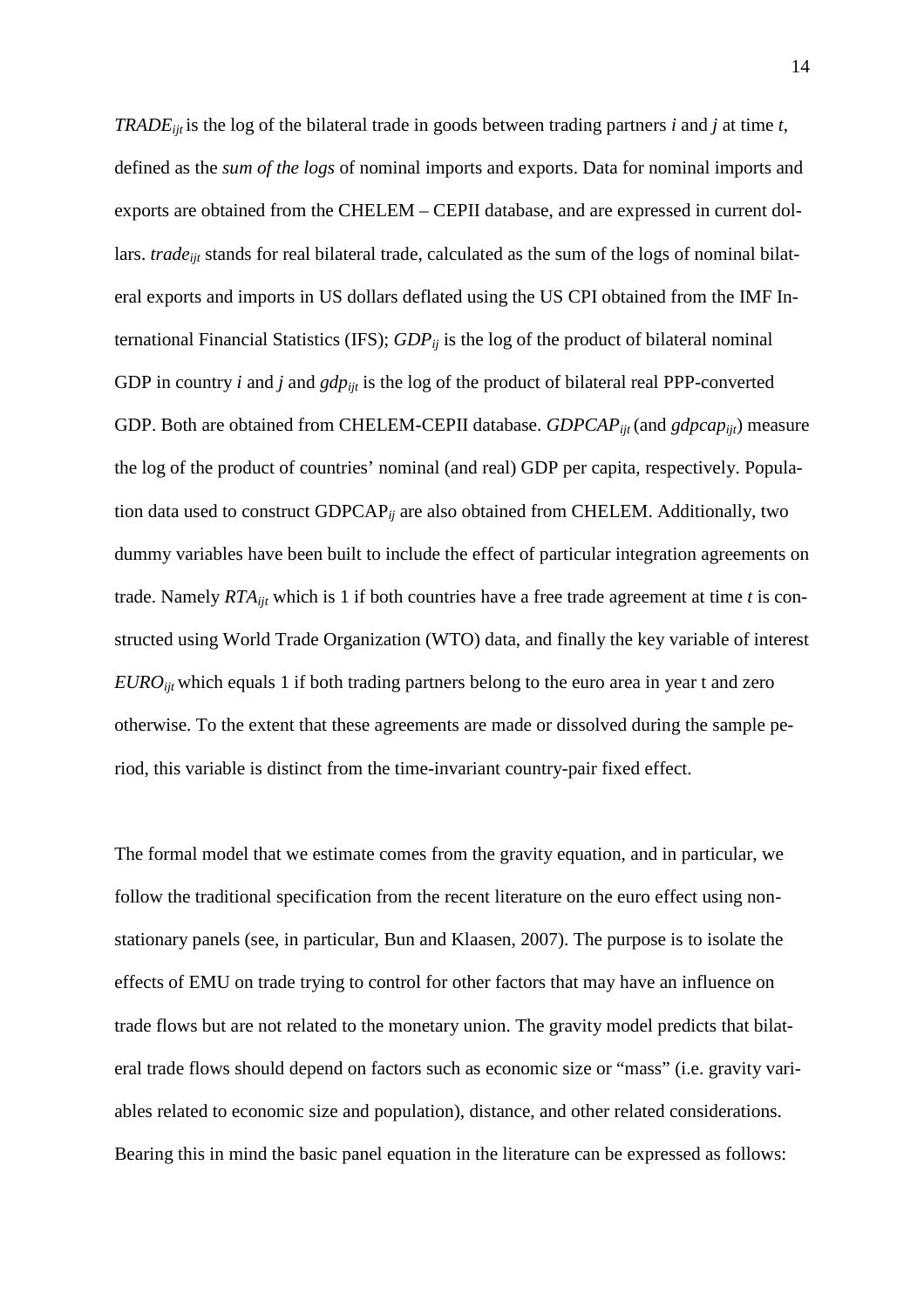$$
TRADE_{ijt} = \beta_I GDP_{ijt} + \beta_2 GDPCAP_{ijt} + \delta_I EURO_{ijt} + \delta_2 RTA_{ijt} + \eta_{ij} + \tau_{ij} \cdot t + \lambda_t + \varepsilon_{ijt}
$$
 (1)

where  $\eta_{ij}$  is a country pair specific fixed effect,  $\lambda_t$  is a common time effect,  $\tau_{ij}$  *. t* is a country pair specific time trend and  $\varepsilon_{ijt}$  is the error term<sup>12</sup>.

The fixed effect  $(\eta_{ii})$  is intended to capture all individual fixed factors, including unobservable characteristics, associated with a given country pair that have affected bilateral trade flows historically. These time invariant factors include geographical distance, area, common language, common border, etc. The advantage of fixed effects estimation over directly including these specific measures is controlling for omitted variables bias as a whole at the expense of isolating the individual contribution of each of the variables considered (Micco et al,  $2003$ <sup>13</sup>

The time effects ( $\lambda_t$  and  $\tau_{ii}$ , t) are intended to capture both common and individual time developments with respect to bilateral trade across all trading partners in the panel. An example of the first could be the special case of a linear time trend in trade that captures the increasing global integration process for all country-pairs, whereas an example of the second could be due to country-specific variables such as institutional characteristics, factor endowments, and cultural aspects that may also change over time and that can be captured by

 $12$  Later in the analysis, we will include additional deterministic trends in equation (1), that correspond to structural breaks in either the constant, the trend or both.

<sup>&</sup>lt;sup>13</sup> Hence, the model does not include distance between countries as an explanatory variable and assume that country-pair specific fixed effects will account for the distance effect. Moreover, as we have previously stated, the econometric approach used in this paper accounts for spatial dependence properly.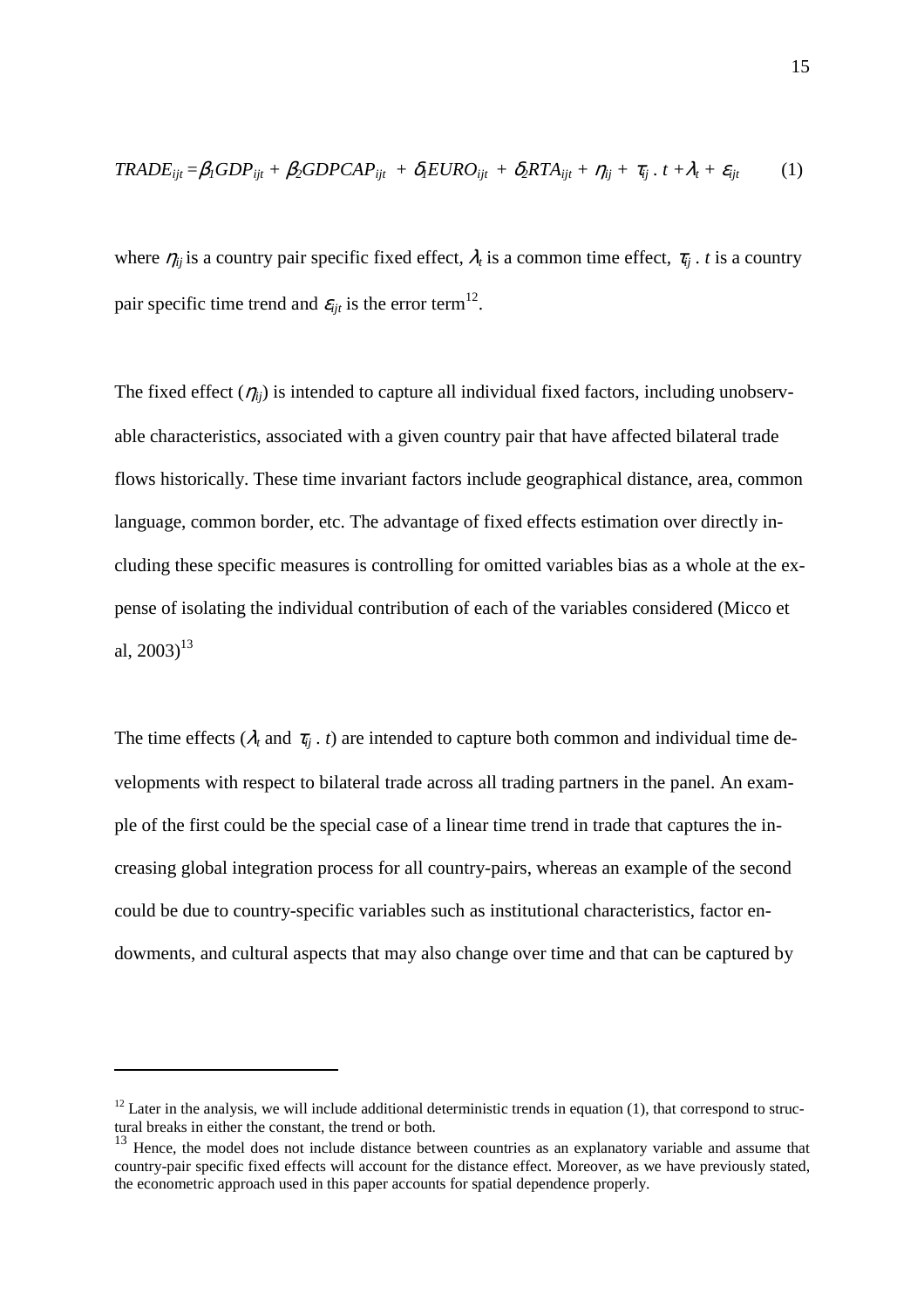country specific time trends<sup>14</sup>. Therefore, the approach that we follow to account for trend effects is very flexible, as in Bun and Klaasen (2007) and considers both, the time dimension and the heterogeneous behavior (coefficients) across country-pairs.

The set of coefficients  $\delta_l$  and  $\delta_2$  represents the effect of EMU and any free trade agreements on trade between member states relative to their country peers (including extra-area trade). Therefore, the parameter of interest is  $\delta_l$  and the difference in trade before and after the introduction of the euro is used to identify this coefficient.

The next subsections are devoted to the presentation of the empirical results, comprising panel estimates of the EMU trade effects at the area-wide level as well as cross-country differences.

## *3.2. Panel unit root, stationarity tests and cross-section dependence*

In this paper we use a testing procedure that deals with the problem of cross-section dependence. We first compute the test statistic by Pesaran (2004) to assess whether the time series in the panel are cross-section independent. Then, we proceed in a second stage to compute unit root statistics that account for such dependence when required.

## *3.2.1. Testing the null hypothesis of cross-section independence*

 $\overline{a}$ 

In this subsection we test the null hypothesis of non-correlation against the alternative hy-

 $14$  Country-pair specific variables, such as transport costs or tariff, can vary over time due to technical progress in transport and telecommunications or to the trade liberalization process, generating trends in trade that must be accounted for.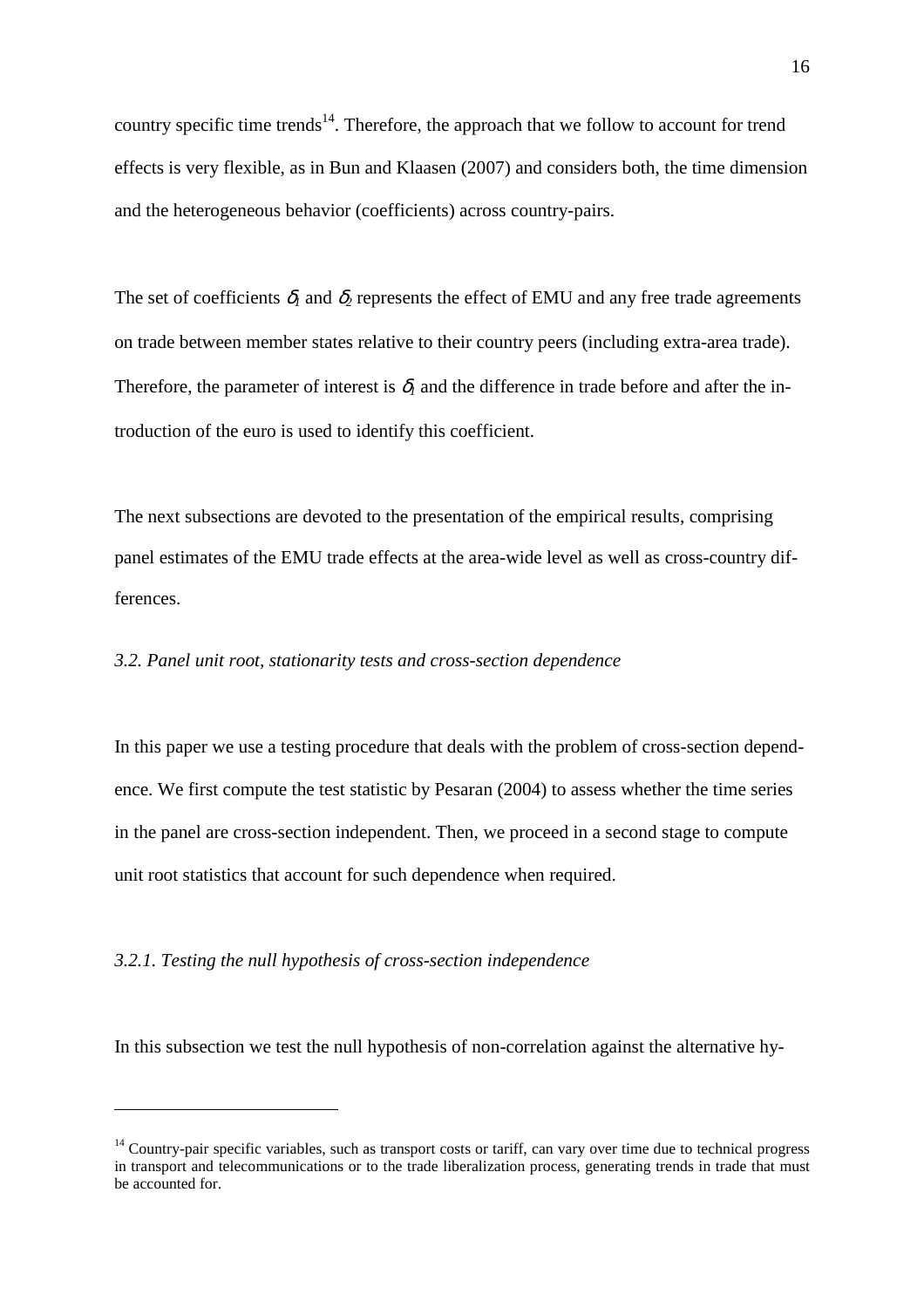pothesis of correlation using the approach suggested by Pesaran (2004). He designs a test statistic based on the average of pair-wise Pearson's correlation coefficients  $\hat{\rho}_j$ ,  $j = 1$ , 2,....,  $n = N (N - 1)/2$ , of the residuals obtained from an autoregressive (AR) model. We estimate an autoregressive model to isolate cross-section dependence from the autocorrelation that might be driving the individual time series. Under the null hypothesis of crosssection independence the Cross-section Dependence (CD) statistic of Pesaran (2004) converges to the standard normal distribution. The results in Table 1 show that Pesaran's CD statistic strongly rejects the null hypothesis of independence, so that cross-section dependence has to be considered when computing the panel data statistics if misleading conclusions are to be avoided. Note that, according to Pesaran (2004) the CD test is valid for *N* and *T* tending to  $\infty$  in any order and that it is particularly useful for panels with small *T* and large *N*. Moreover, this test is also robust to possible structural breaks, which makes it especially suitable for our study.

| <b>Variable</b> | CD dependence test | <b>CADF</b> panel unit root<br>test |  |  |
|-----------------|--------------------|-------------------------------------|--|--|
| $gdp_{ijt}$     | $37.011***$        | $-2.223$                            |  |  |
| $GDP_{ii}$      | 49.095***          | $-2.058$                            |  |  |
| $gdpcap_{ijt}$  | 40.382***          | $-2.099$                            |  |  |
| $GDPCAP_{ii}$   | 57.275***          | $-2.043$                            |  |  |
| $Trade_{ii}$    | $30.515***$        | $-2.101$                            |  |  |
| $TRADE_{ijt}$   | $32.515***$        | $-2.346$                            |  |  |

## **Table 1.**

\*\*\* denotes rejection at 1% level.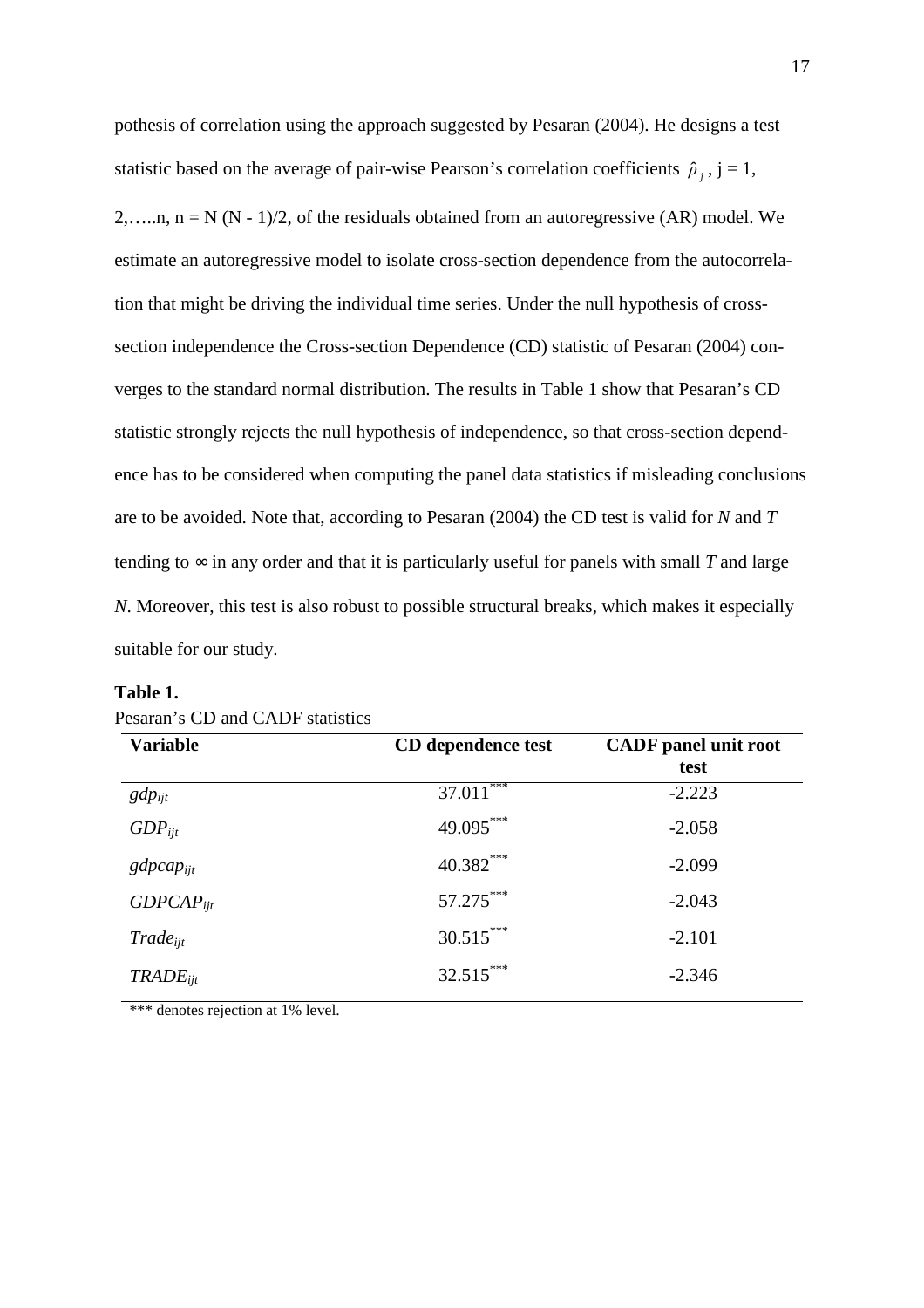#### *3.2.2. Panel data unit root and stationarity tests with cross-section dependence*

Once we have found the presence of dependence in the variables, we study the order of integration of the variables. Several procedures to test for unit roots in panels are already available in the literature, from the early works of Levin et al (2002). However, these first generation tests were based on the unrealistic assumption of cross-section independence<sup>15</sup>. Therefore, we follow Pesaran (2007) and Bai and Ng (2004) and specify the unit root tests allowing for cross-sectional dependence as driven by a common factor model, so that it is possible to distinguish between the idiosyncratic component and the common component. While Pesaran (2007) focuses on the extraction of the common factors that generate the cross correlations in the panel to assess the non-stationarity of the series, in Bai and Ng (2004) the nonstationarity of the series can come either from the common factors, the idiosyncratic component or from both. Moreover, Pesaran (2007) only considers the existence of one common  $factor<sup>16</sup>$  while the other alternative can consider several ones. We implement both tests in this section. The results obtained from the Pesaran Cross-Sectionally Augmented ADF (CADF) test are reported in Table 1 concluding in favour of non-stationarity, with a critical value of -2.50 at a 5% confidence level and statistics that vary from -2.043 to -2.346.

In addition to the previous evidence, we also apply the test based on the approximate common factor models of Bai and Ng (2004). This is a suitable approach when cross-correlation is pervasive, as in this case. Furthermore, this approach controls for cross-section dependence given by cross-cointegration relationships, potentially possible among our group of

<sup>&</sup>lt;sup>15</sup> Empirical evidence using Levin et al.  $(2002)$  test, Im et al.  $(2003)$  tests and Hadri  $(2000)$  tests following the suggestions of O'Connell (1998) and Levin et al. (2002) to correct for the independence bias are available from the authors upon request.

<sup>&</sup>lt;sup>16</sup> The main advantage of this method is its simplicity to compute while its drawback is that the behavior of the idiosyncratic component is to some extent neglected being assumed its stationarity.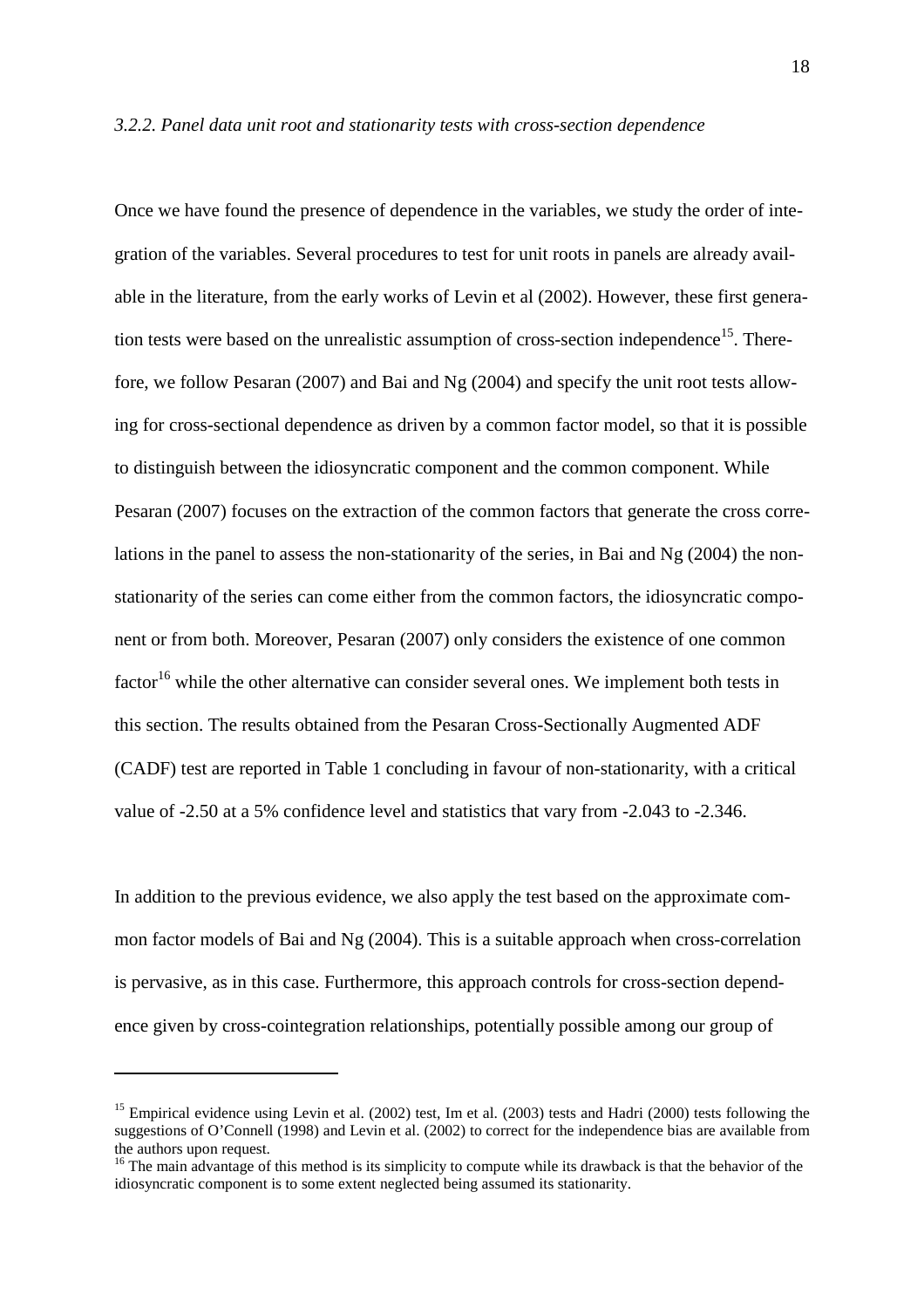countries and variables — see Banerjee et al. (2004). The Bai and Ng (2004) approach decomposes the  $Y_{i,t}$ , time series as follows:

$$
Y_{i,t}=D_{i,t}+F_i^{'}\pi_i+e_{i,t}.
$$

with  $t = 1, \ldots, T$ ,  $i = 1, \ldots, N$ , where  $D_{i,t}$  denotes the deterministic part of the model either a constant or a linear time trend —  $F_t$  is a (r x1)-vector that accounts for the common factors that are present in the panel, and  $e_{i,t}$  is the idiosyncratic disturbance term, which is assumed to be cross-section independent. Unobserved common factors and idiosyncratic disturbance terms are estimated using principal components on the first difference model. For the estimated idiosyncratic component, they propose an ADF test for individual unit roots and a Fisher-type test for the pooled unit root hypothesis (*P<sup>ê</sup>* ), which has a standard normal distribution. The estimation of the number of common factors is obtained using the panel BIC information criterion as suggested by Bai and Ng (2002), with a maximum of six common factors. Bai and Ng (2004) propose several tests to select the number of independent stochastic trends,  $k_l$  in the estimated common factors,  $\hat{F}_t$ . If a single common factor is estimated, they recommend an ADF test whereas if several common factors are obtained, they propose an iterative procedure to select  $k_l$ : two modified Q statistics ( $MQ_c$  and  $MQ_f$ ), that use a non-parametric and a parametric correction respectively to account for additional serial correlation. Both statistics have a non-standard limiting distribution. They test the hypothesis of  $k_l = m$  against the alternative  $k_l < m$  for m starting from  $\hat{k}$ . The procedure ends if at any step  $k_1 = m$  cannot be rejected. The results from the application of the Bai and Ng (2004) statistics are summarized in Table 2. Panel A of the table corresponds to the variables defined as it is standard in the gravity equations literature. In panel B, in contrast, the variables have been defined following Baldwin's critiques.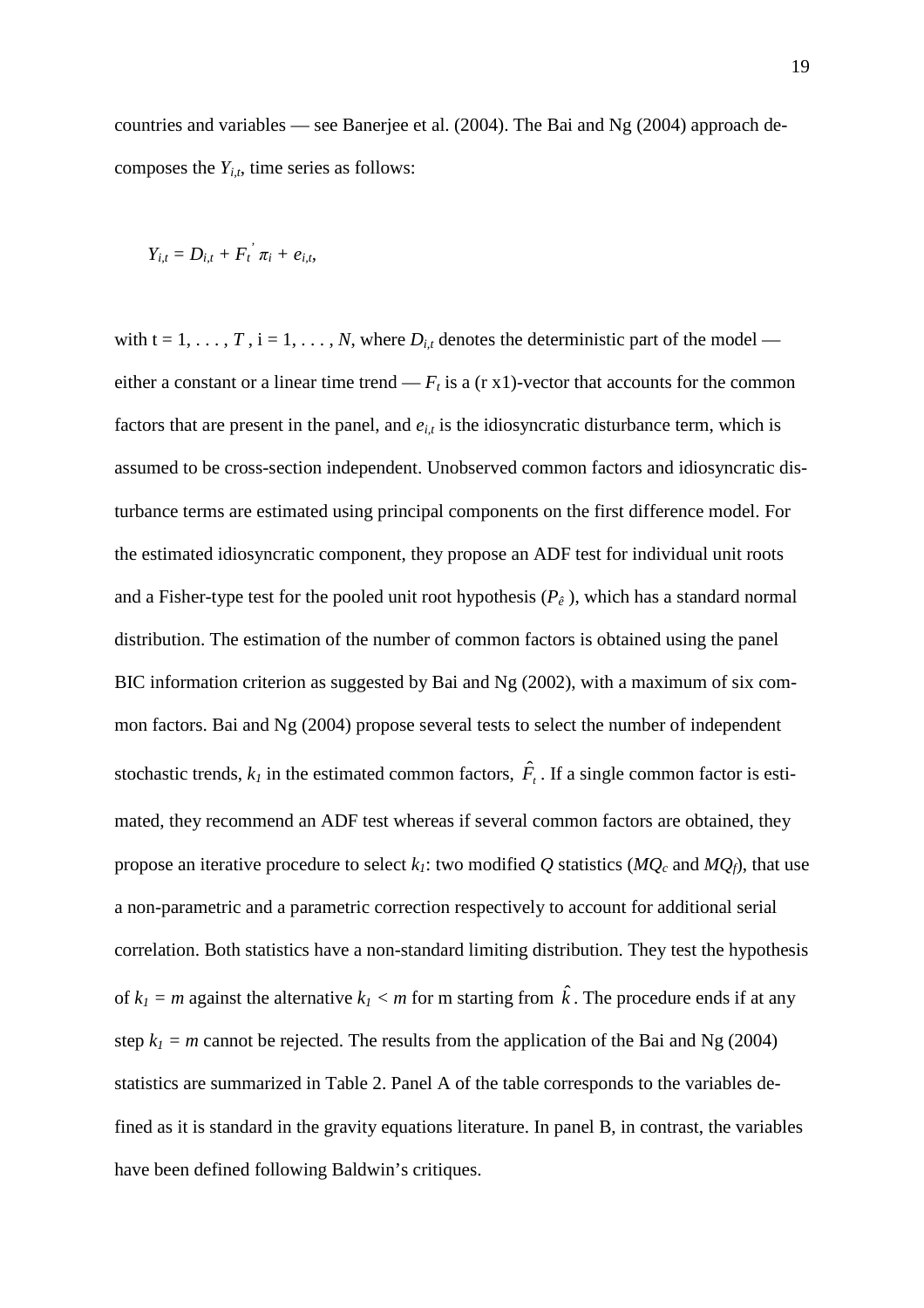## **Table 2.**

| Panel A: Variables defined following standard literature |                      |             |             |             |               |             |  |  |  |  |
|----------------------------------------------------------|----------------------|-------------|-------------|-------------|---------------|-------------|--|--|--|--|
| Bai and Ng (2006) statistics                             |                      |             |             |             |               |             |  |  |  |  |
|                                                          | trade <sub>iit</sub> |             | $gdp_{ijt}$ |             | $gdpcap_{ii}$ |             |  |  |  |  |
|                                                          | <b>Test</b>          | p-value     | <b>Test</b> | p-value     | Test          | p-value     |  |  |  |  |
| Idiosyncratic ADF statistic -0.8773                      |                      | 0.190       | $-11.673$   | 0.000       | $-3.275$      | 0.0005      |  |  |  |  |
|                                                          | Test                 | $\hat{r_1}$ | Test        | $\hat{r_1}$ | <b>Test</b>   | $\hat{r_1}$ |  |  |  |  |
| MQ test (parametric)                                     | $-3.733$             |             | $-34.672$   | 6           | $-35.646$     | 6           |  |  |  |  |
| MQ test (non-parametric)                                 | $-2.373$             |             | $-34.933$   | 6           | $-36.717$     | 6           |  |  |  |  |

Panel Data Statistics based on Approximate Common Factor Models

#### **Panel B: Variables defined following Baldwin's critique Bai and Ng (2006) statistics**

| Dal and $\mathbb{R}$ (4000) statistics |             |                |             |               |               |             |  |  |  |
|----------------------------------------|-------------|----------------|-------------|---------------|---------------|-------------|--|--|--|
|                                        | $TABLEii$   |                | $GDP_{ijt}$ |               | $GDPCAP_{ii}$ |             |  |  |  |
|                                        | <b>Test</b> | p-value        | <b>Test</b> | p-value       | Test          | p-value     |  |  |  |
| Idiosyncratic ADF statistic -2.625     |             | 0.004          | $-5.277$    | 0.000         | $-3.113$      | 0.000       |  |  |  |
|                                        | <b>Test</b> | $\hat{r}$      | <b>Test</b> | $\hat{r}_{1}$ | <b>Test</b>   | $\hat{r_1}$ |  |  |  |
| MQ test (parametric)                   | $-36.737$   | $\overline{A}$ | $-25.495$   | 6             | $-26.369$     | 6           |  |  |  |
| MQ test (non-parametric)               | $-37.165$   | $\overline{4}$ | $-23.346$   | 6             | $-25.607$     | 6           |  |  |  |
|                                        |             |                |             |               |               |             |  |  |  |

Concerning the idiosyncratic component, the results of the panel ADF unit root tests point to the rejection of the unit root hypothesis, with the only exception of the variable trade in the standard definition (panel A). In the case of the factor component, all the GDP variables have a total of six factors, whereas the trade variables have just one, in panel A, and four in panel B. It should be noted that our identification of the number of factors when the variables are defined following the standard tradition, are similar to those found by Gengenbach (2009). The results of the unit root analysis of the factor component for all the variables analyzed point to nonstationarity. In none of the cases presented in Table 2 can the null hypothesis of independent stochastic trends be rejected.

Thus, the main conclusion is that the variables are nonstationary. Moreover, its source is not variable-specific, but associated to the common factors.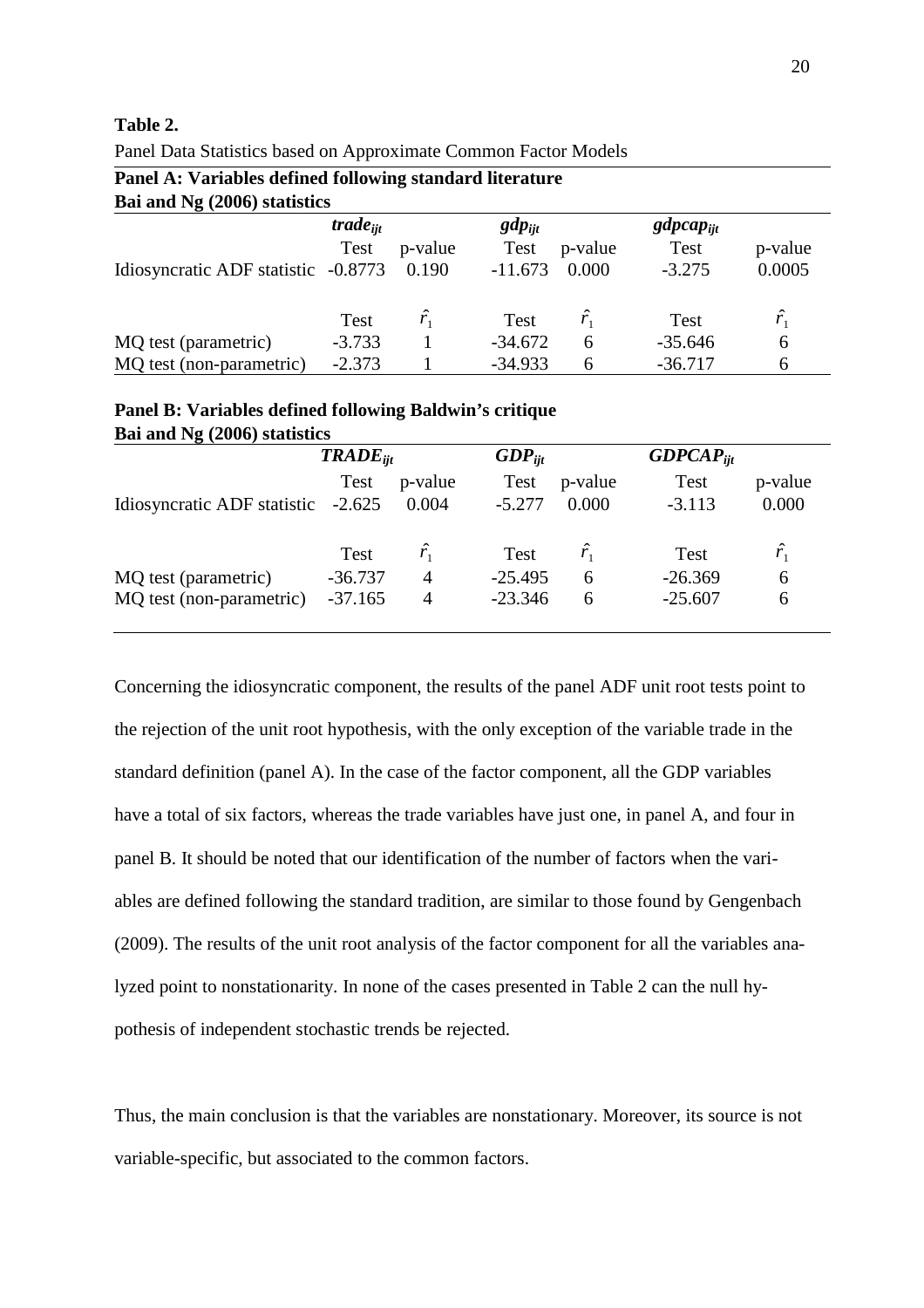#### *3.3. Panel cointegration*

As in the case of the unit root tests, the main caveat of the first generation panel cointegration tests is that they do not consider the presence of cross-section dependence among the members of the panel. However, as the majority of the empirical evidence on the euro effect that uses cointegration uses this approach, we have also applied these methods for the sake of comparison and present some of the estimation results in Table  $5^{17}$ .

Trying to solve the problem of cross-section dependence, new statistics have been also designed to test for cointegration, using factor models in a fashion similar to the one proposed by Bai and Ng (2004) for unit root testing. Moreover, as the existence of structural breaks in the cointegrating relationships biases the results in panel settings - see Banerjee and Carrion-i-Silvestre (2010) - they propose an extension of the Gregory and Hansen (1996) approach using common factors to account for dependence.

Banerjee and Carrion-i-Silvestre (2010) propose panel tests for the null hypothesis of no cointegration allowing for breaks both in the deterministic components and in the cointegrating vector. In addition, they tackle cross-section dependence using factor models. Let  $Y_{i,t} = (y_{i,t}, x_{i,t}^{\dagger})$  be a  $(m \times 1)$ -vector of non-stationary stochastic process whose elements are individually *I*(1) with the following Data Generating Process (DGP):

$$
y_{i,t} = D_{i,t} + x_{i,t} \delta_{i,t} + u_{i,t}
$$
 (2)

The general functional form for the deterministic term  $D_{i,t}$  is given by:

 $17$  In particular, we have applied the panel cointegration tests proposed by Kao (1999) and McCoskey and Kao (1998). The complete results are available from the authors upon request.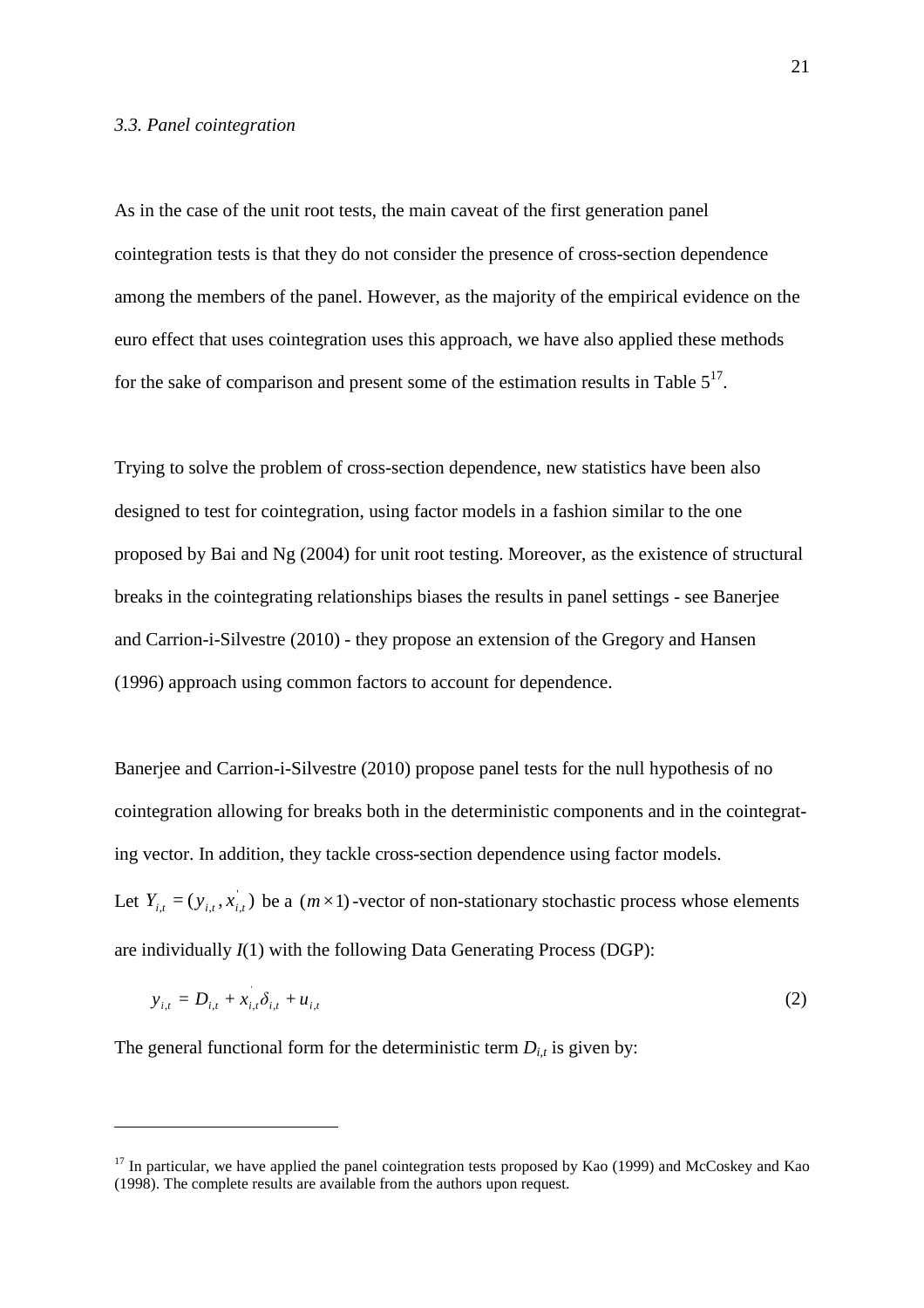$$
D_{i,t} = \mu_i + \beta_i t + \sum_{j=1}^{m_i} \theta_{i,j} D U_{i,j,t} + \sum_{j=1}^{m_i} \gamma_{i,j} D T_{i,j,t},
$$
\n(3)

where  $DU_{i,j,t} = 1$  and  $DT_{i,j,t} = (t - T_{i,t}^b)$  for  $t > T_{i,t}^b$  and 0 otherwise,  $T_{i,t}^b = \lambda_{i,j}^b T$  $\int_{i,j}^{b} T$  denotes the timing of the *j*-th break,  $j = 1, ..., m_i$ , for the i-th unit,  $I = 1, ..., N$ ,  $\lambda_{i,j}^b T \in \Lambda$ , being  $\Lambda$  a closed subset of (0,1).

Banerjee and Carrion-i-Silvestre (2010) propose six different model specifications:

- **Model 1.** No linear trend  $-\beta_i = \gamma_{i,j} = 0 \forall i, j \in \{3\}$  and constant cointegrating vector. In this case, the model only considers the presence of multiple level shifts.
- **Model 2.** Stable trend  $-\beta_i \neq 0$   $\forall i$  and  $\gamma_{i,j} = 0$   $\forall i, j$  in (3) and constant cointegrating vector. Also considers only multiple level shifts.
- **Model 3.** Changes in level and trend  $\beta_i \neq \gamma_j \neq 0 \ \forall i, j$  in (3) and constant cointegrating vector. The model considers multiple level and trend shifts.
- **Model 4.** No linear trend  $\cdot \beta_i = \gamma_{i,j} = 0 \ \forall i, j \text{ in (3)}$  but the presence of multiple structural breaks affects both the level and the cointegrating vector of the model.
- **Model 5.** Stable trend  $\beta_i \neq 0$   $\forall i$  and  $\gamma_{i,j} = 0$   $\forall i, j$  in (3) with the presence of multiple structural breaks, that affect both the level and the cointegrating vector of the model.
- **Model 6.** Changes in the level, trend and in the cointegrating vector. No constraints are imposed on the parameters of (3).

The common factors are estimated following the method proposed by Bai and Ng (2004). They first compute the first difference of the model; then, they take the orthogonal projections and estimate the common factors and the factor loadings using principal components. In any of these specifications, Banerjee and Carrion-i-Silvestre (2010) recover the idiosyncratic disturbance terms ( $\tilde{e}_{i,t}$ ) through cumulation of the estimated residuals and propose testing for the null of no cointegration against the alternative of cointegration with break us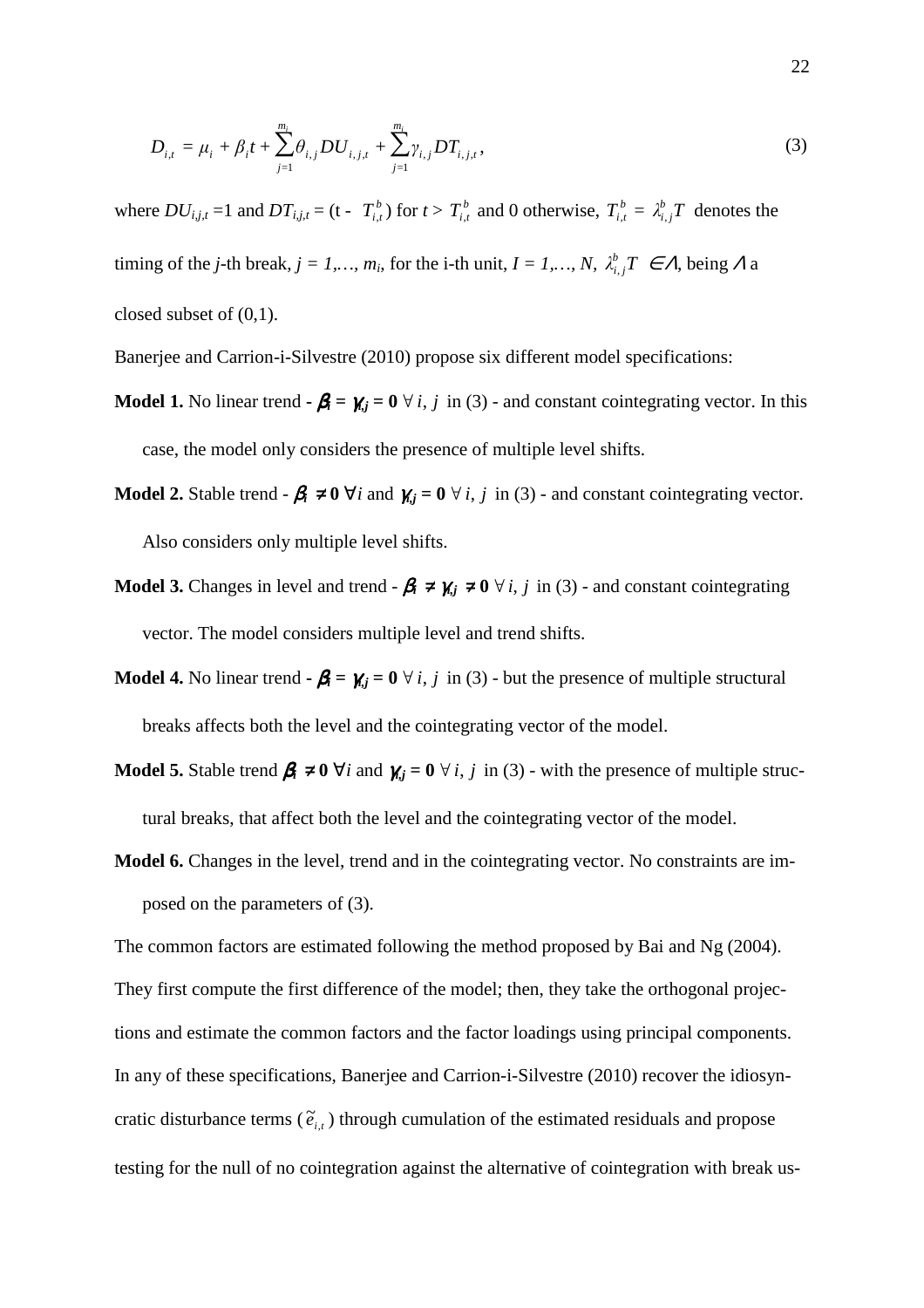ing the ADF statistic.

 $\overline{a}$ 

The null hypothesis of a unit root can be tested using the pseudo *t*-ratio  $t_{\tilde{e}_i}^j(\lambda_i)$  $t^j_{\tilde{e}_i}(\lambda_i)$ ,  $j = c, \tau, \gamma$ . The models that do not include a time trend (Models 1 and 4) are denoted by *c*. Those that include a linear time trend with stable trend (Models 2 and 5) are denoted by  $\tau$  and, finally,  $\gamma$ refers to the models with a time trend with changing trend (Models 3 and 6). When common (homogeneous) structural breaks are imposed to all the units of the panel (although with different magnitudes), we can compute the statistic for the break dates, where the break dates are the same for each unit, using the idiosyncratic disturbance terms<sup>18</sup>. In Table 3 we present the results of the tests for non-cointegration  $Z_j^*$  for the model with homogeneous structural breaks for the six potential specifications discussed above. Using the BIC information criterion, we choose model 3 in the case of the Baldwin variables and model 1 for the standard variables definition. Model 3 contains a constant and a trend and the structural break affects them both simultaneously, whereas model 1 includes a constant, no trend and the break occurs in the constant term. With the two alternative-variable definitions and using again the BIC information criterion, we find six factors in the panel. In order to test for non-cointegration in the two cases, we apply the statistics based on the accumulated idiosyncratic components,  $Z_j^*$ . We present the tests for all possible model specifications. With all of them the null hypothesis of non-cointegration can be rejected. Concerning the time of the break, for the variables constructed following Baldwin's critiques we find the break in 1987, whereas for the standard variables the break is found in 1998.

 $18$  As described in equations (2) and (3), a heterogeneous version of the test is also possible, authough the homogeneous case is the more adequate for the particular case of the gravity model and the estimation of the parameters in the long-run relationship.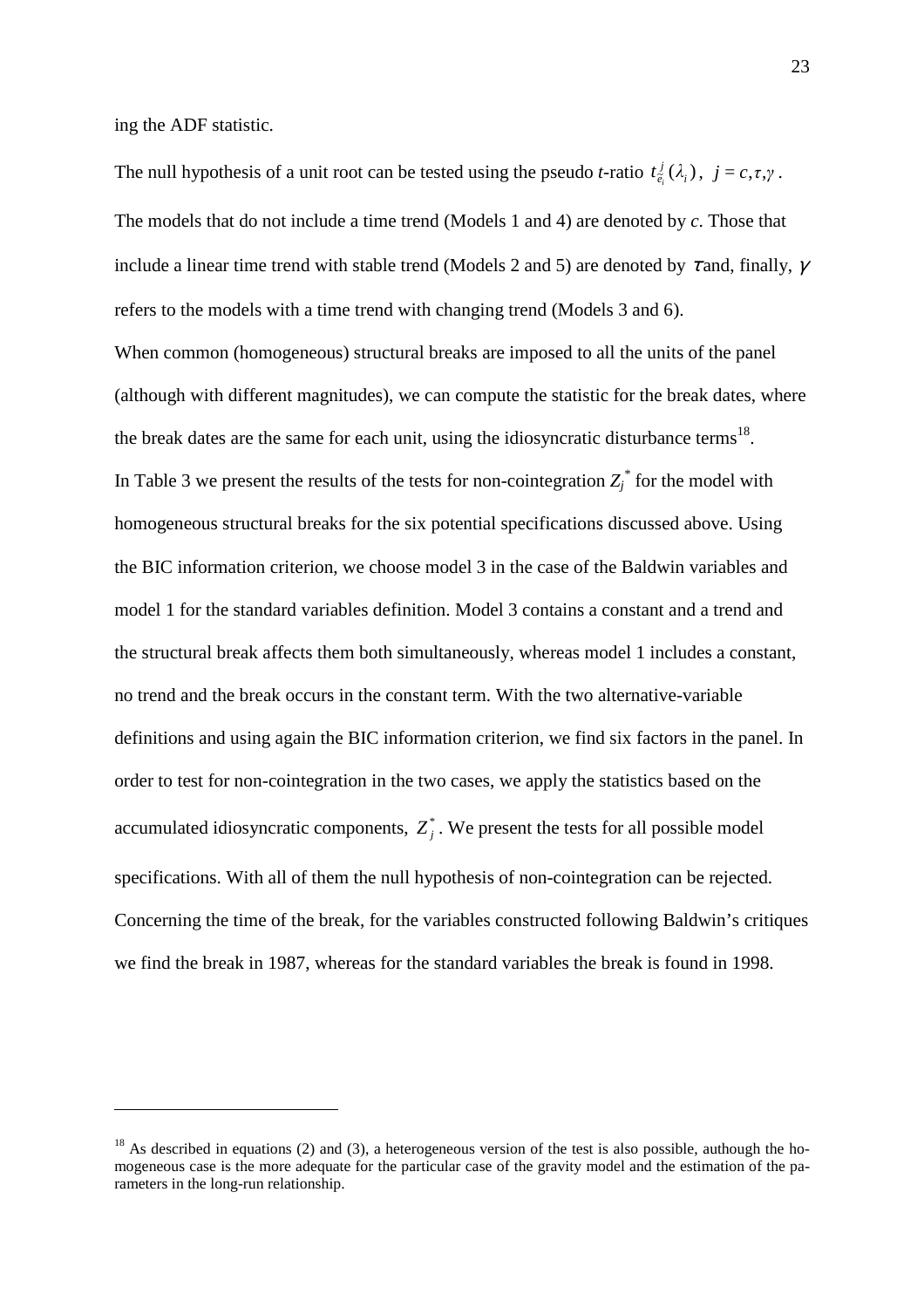|       | <b>Baldwin model</b> | <b>Standard model</b> |                |          |   |                |
|-------|----------------------|-----------------------|----------------|----------|---|----------------|
| Model | $Z^*$                |                       | r <sub>1</sub> | $Z^*$    |   | r <sub>1</sub> |
|       | $-15.50$             |                       |                | $-19.67$ |   |                |
|       | $-13.55$             |                       |                | $-15.12$ |   |                |
|       | $-15.32$             |                       |                | $-12.11$ |   |                |
|       | $-17.76$             | h                     |                | $-21.03$ | h |                |
|       | $-23.00$             |                       |                | $-19.07$ |   |                |
|       | $-17.91$             |                       |                | $-11.93$ |   |                |

**Table 3.**  Banerjee and Carrion (2010) BC cointegration tests

The next step of the analysis is to estimate the long-run relationship in the form of a gravity equation. For this purpose, we will use efficient techniques proposed by Bai et al (2009).

## *3.4. Estimation of the gravity equation*

Once the different tests applied have provided us with evidence of cointegration, either considering a stable relationship or instabilities, we should obtain the long-run estimates using consistent techniques. Kao and Chiang (2000) recommended the fully modified (FM) estimator of Phillips and Hansen (1990) and the dynamic ordinary least squares (DOLS) estimator as proposed by Saikkonnen (1991) and Stock and Watson (1993). The DOLS estimator is specially suited for the present case because the relationship linking trade, GDP and GDPpc should allow for the presence of adjustment costs, since neither export nor imports react immediately to changes in foreign demand due to the presence of investment plans, capacity constraints. Therefore, in order to account for this the inclusion of lagged variables is highly recommended.

However, although the FM and DOLS estimators consistently estimate the long-run parameters and correct for autocorrelation and endogeneity, do not account for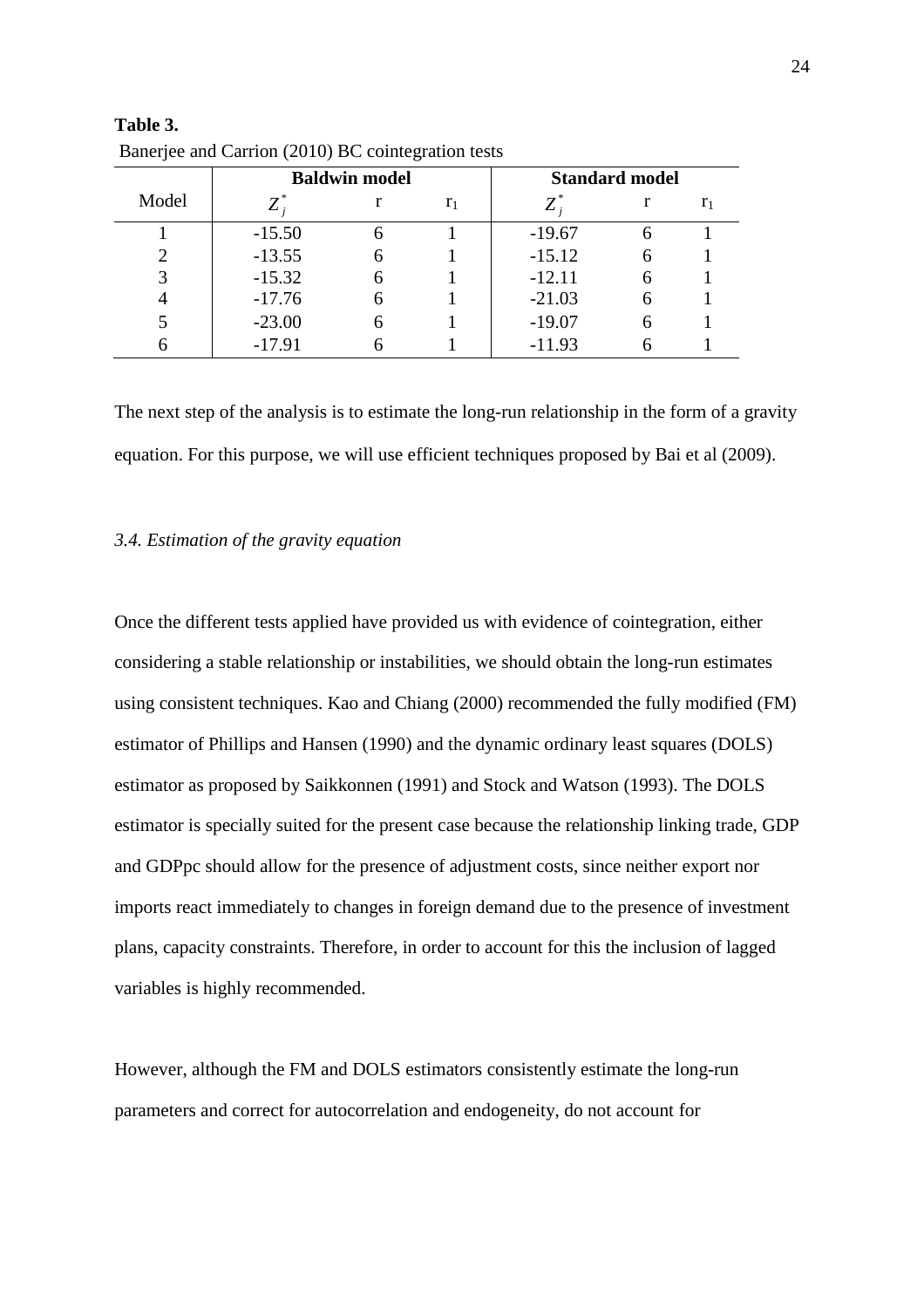dependence<sup>19</sup>. This fact is very relevant in this study as we found in the Panel Analysis of Nonstationarity in Idiosyncratic and Common components (PANIC) due to Bai and Ng (2004) that the common factors were non-stationary. Bai et al. (2009) consider the problem of estimating the cointegrating vector in a cointegrated panel data model with non-stationary common factors. The presence of common sources of non-stationarity leads naturally to the concept of cointegration. In addition, by putting a factor structure one can deal with other sources of correlation and with large panels, as it is our case.

Bai et al. (2009) treat the common  $I(1)$  variables as parameters. These are estimated jointly with the common slope coefficients  $\beta$  using an iterated procedure. Although this procedure yields a consistent estimator of  $\beta$ , the estimator is asymptotically biased. To account for this bias, the authors construct two estimators that deal with endogeneity and serial correlation and re-center the limiting distribution around zero. The first one, CUP-BC, estimates the asymptotic bias directly. The second, denoted CUP-FM, modifies the data so that the limiting distribution does not depend on nuisance parameters. Both are "continuouslyupdated" (CUP) procedures and require iteration till convergence. The estimators are  $\sqrt{nT}$ consistent and enable the use of standard tests for inference. Finally, the approach is robust to mixed  $I(1)/I(0)$  factors as well as mixed  $I(1)/I(0)$  regressors.

Bai et al. (2009) consider the following model:

$$
y_{it} = x_{it} \beta + e_{it}
$$

where for  $i = 1, \ldots, n$ ,  $t = 1, \ldots, T$ ,  $y_{it}$  is a scalar,

$$
x_{it} = x_{it-1} + \varepsilon_{it}
$$

 $\overline{a}$ 

 $x_{it}$  is a set of *k* non-stationary regressors,  $\beta$  is a *k x 1* vector of the common slope parameters,

 $19$  We have also estimated the cointegration vectors by least squares dummy variables (LSDV), fully modified (FM) and dynamic ordinary least squares (DOLS). We have omitted most of these results from the text, although they are available upon request. Some of the results for the case of the standard-variables model are presented in Table 5 for the sake of comparison.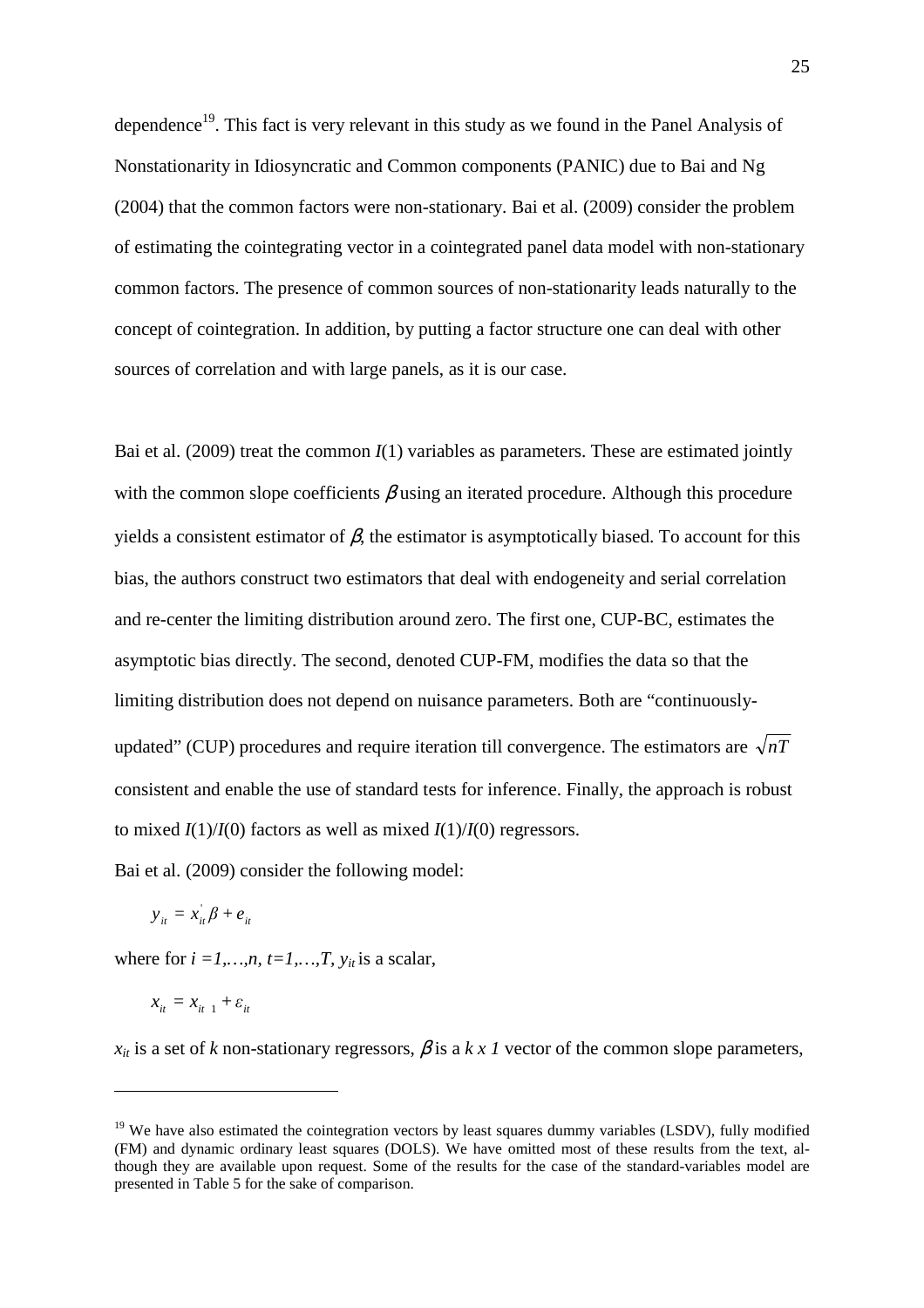and  $e_{it}$  is the regression error. They assume that  $e_{it}$  is stationary and *iid* across *i*. The pooled least squares estimator of  $\beta$  is as follows:

$$
\hat{\beta}_{LS} = \sum_{i=1}^{n} \sum_{t=1}^{T} x_{it} x_{it}^{'} \quad \sum_{i=1}^{1} \sum_{t=1}^{n} x_{it} y_{it}
$$

Although his estimator is, in general, *T* consistent, there is an asymptotic bias due to the long-run correlation between  $e_{it}$  and  $\varepsilon_{it}$ . This bias can be estimated and a panel fullymodified estimator can be developed as in Phillips and Hansen (1990) to achieve  $\sqrt{nT}$ consistency and asymptotic normality. In addition, they model cross-section dependence by imposing a factor structure on *eit*:

$$
e_{it} = \lambda_i' F_t + u_{it}
$$

where  $F_{it}$  is an  $r \times l$  vector of latent common factors,  $\lambda_i$  is an  $r \times l$  vector of factor loadings and  $u_{it}$  is the idiosyncratic error. If both  $F_t$  and  $u_{it}$  are stationary, then  $e_{it}$  is also stationary. In this case, a consistent estimator of the regression coefficients can still be obtained even when the cross-section dependence is ignored. Bai and Ng (2006) considered a two-step fullymodified estimator (2sFM).

It is crucial to note that when  $F_t$  is  $I(1)$ , if  $F_t = F_{t-1} + \eta_t$ , then  $e_{it}$  is I(1) and the pooled OLS is not consistent. This is why Bai et al. (2009) develop the case of non-stationary common factors, aiming at achieving consistent estimators.

When the common factor  $F_t$  is observed, they propose what can be considered the panel version of the Phillips and Hansen (1990) statistic, a linear estimator that they call  $\tilde{\beta}_{LSFM}$  and the bias corrected version that is identical. The estimators are consistent and the limiting distributions are normal.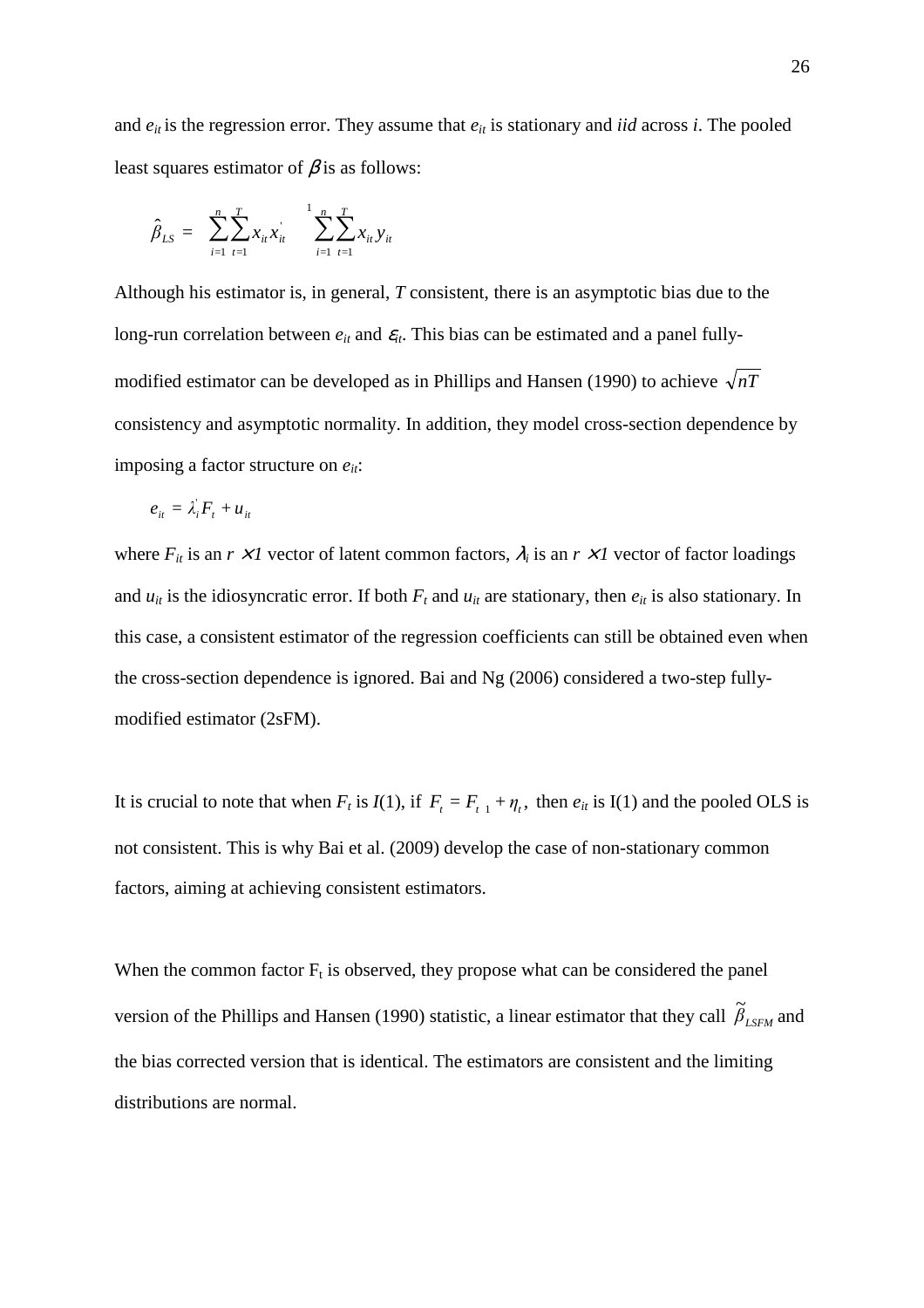However, in the majority of the cases, the factors  $F_t$  are unobserved. In this case, the Least Square Fully Modified (LSFM) estimator is infeasible. Thus, *F<sup>t</sup>* should be estimated along with  $\beta$  by minimizing the objective function, the unobserved quantities can be replaced by initial estimates and iterate until convergence through the CUP estimator for  $(\beta, F)$ , defined as  $(\hat{\beta}_{Cun}, \hat{F}_{Cun}) = \arg \min S_{nT}(\beta, F)$  $\hat{\beta}_{Cup}$ ,  $\hat{F}_{Cup}$   $=$   $\arg\min_{\beta,F} S_{nT}(\beta,F)$ . The estimator  $\hat{\beta}_{Cup}$  is consistent for  $\beta$ , although it still has a bias derived from having to estimate  $F_t$ . The authors correct this bias using two fullymodified estimators. The first one directly corrects the bias of  $\hat{\beta}_{Cup}$  and is denoted  $\hat{\beta}_{CupBC}$ . The second one makes the correction in each iteration and is denoted  $\hat{\beta}_{CupFM}$ .

We present in Table 4 the results of the CUP estimation using the methodology of Bai et al. (2009). We have based our estimation on the results previously obtained using the Banerjee and Carrión-i-Silvestre (2010) tests concerning not only the cointegration tests, but also the deterministic specification of the chosen model. Bai et al. (2009) consider extensions of their estimators when the assumptions about the deterministic components are relaxed. In order to account for the existence of incidental trends (intercept and/or trend), they define accordingly the projection matrix *M* considered above for demeaned and/or detrended variables. We concentrate the deterministic components before we estimate the long-run parameters. Among those deterministic components we have also included the common structural  $breaks^{20}$ .

Therefore, once we have performed this transformation we are able to apply the Bai et al. (2009) estimators to the two definitions of the variables. The results are shown in Table 4,

 $20$  Note that this implies that in the model specification of the gravity equation in expression (1) above, we have filtered the three variables (trade, GDP and GDP per capita) of the deterministic components and the structural breaks, with the exception of the dummies RTA and EMU.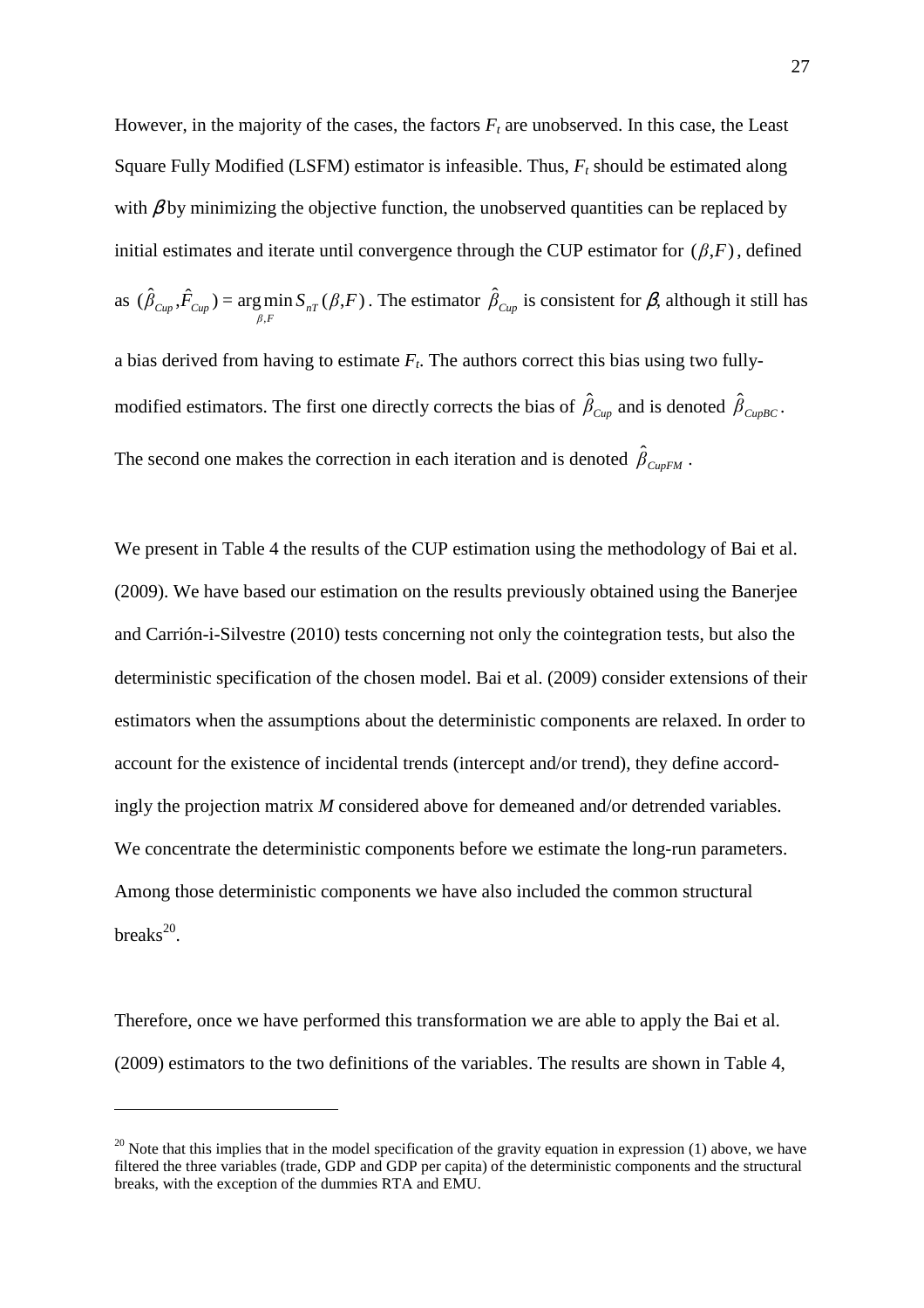where we have also included the LSDV estimation results and the Bai FM estimator for the sake of comparison. However, it should be noted that the only estimators that are consistent when the common factors are non-stationary are the CUP-FM and the CUP-BC. These results are presented in the last two columns of the table. Although the LSDV estimator is the most commonly applied in the gravity equation literature, the parameters obtained are biased when the common factors are non-stationary. The size of this bias is shown in Bai et al. (2009) and this may explain earlier results in the applied literature.

#### **Table 4.**

| CUP estimation of the long-run parameters 1967-2008 |             |            |                                |           |
|-----------------------------------------------------|-------------|------------|--------------------------------|-----------|
| <b>Variables</b>                                    | <b>LSDV</b> |            | <b>Bai FM</b><br><b>CUP-FM</b> |           |
| <b>Standard variables definition</b>                |             |            |                                |           |
| $gdp_{ijt}$                                         | 0.80        | 0.53       | $-1.01$                        | $-0.95$   |
|                                                     | (83.08)     | (14.33)    | $(-10.18)$                     | (2.84)    |
| $gdpcap_{ijt}$                                      | 1.40        | 1.08       | 2.81                           | 2.84      |
|                                                     | (53.66)     | (18.68)    | (26.94)                        | (27.43)   |
| <b>RTA</b>                                          | $-0.13$     | $-0.15$    | 0.03                           | 0.02      |
|                                                     | $(-4.16)$   | $(-19.09)$ | (5.62)                         | (4.35)    |
| <b>EMU</b>                                          | $-0.43$     | 0.26       | $-0.09$                        | $-0.07$   |
|                                                     | $(-8.07)$   | (12.78)    | $(-5.88)$                      | $(-4.80)$ |
| <b>Baldwin variables definition</b>                 |             |            |                                |           |
| $GDP_{\text{iit}}$                                  | 1.91        | 1.54       | 1.47                           | 1.47      |
|                                                     | (64.39)     | (89.90)    | (81.81)                        | (86.89)   |
| $GDPCAP_{ijt}$                                      | 1.04        | 0.69       | 0.82                           | 0.81      |
|                                                     | (19.72)     | (23.23)    | (26.44)                        | (27.61)   |
| <b>RTA</b>                                          | 0.01        | 0.19       | 0.16                           | 0.16      |
|                                                     | (0.09)      | (4.82)     | (4.82)                         | (4.74)    |
| <b>EMU</b>                                          | 0.10        | $-0.10$    | $-0.07$                        | $-0.06$   |
|                                                     | (0.56)      | $(-1.03)$  | $(-0.74)$                      | $(-0.69)$ |

Note: Bold letters indicate significance at a 5% level.

Let us first analyze the upper part of Table 4, where we present the results obtained when we use the variables defined as they commonly are in the empirical literature. We transform them to account for the deterministic components and the structural break found in 1998, at the eve of the creation of the EMU. In this case, the parameters obtained differ both in size and sign from those predicted by the literature. In particular, the GDP variables are larger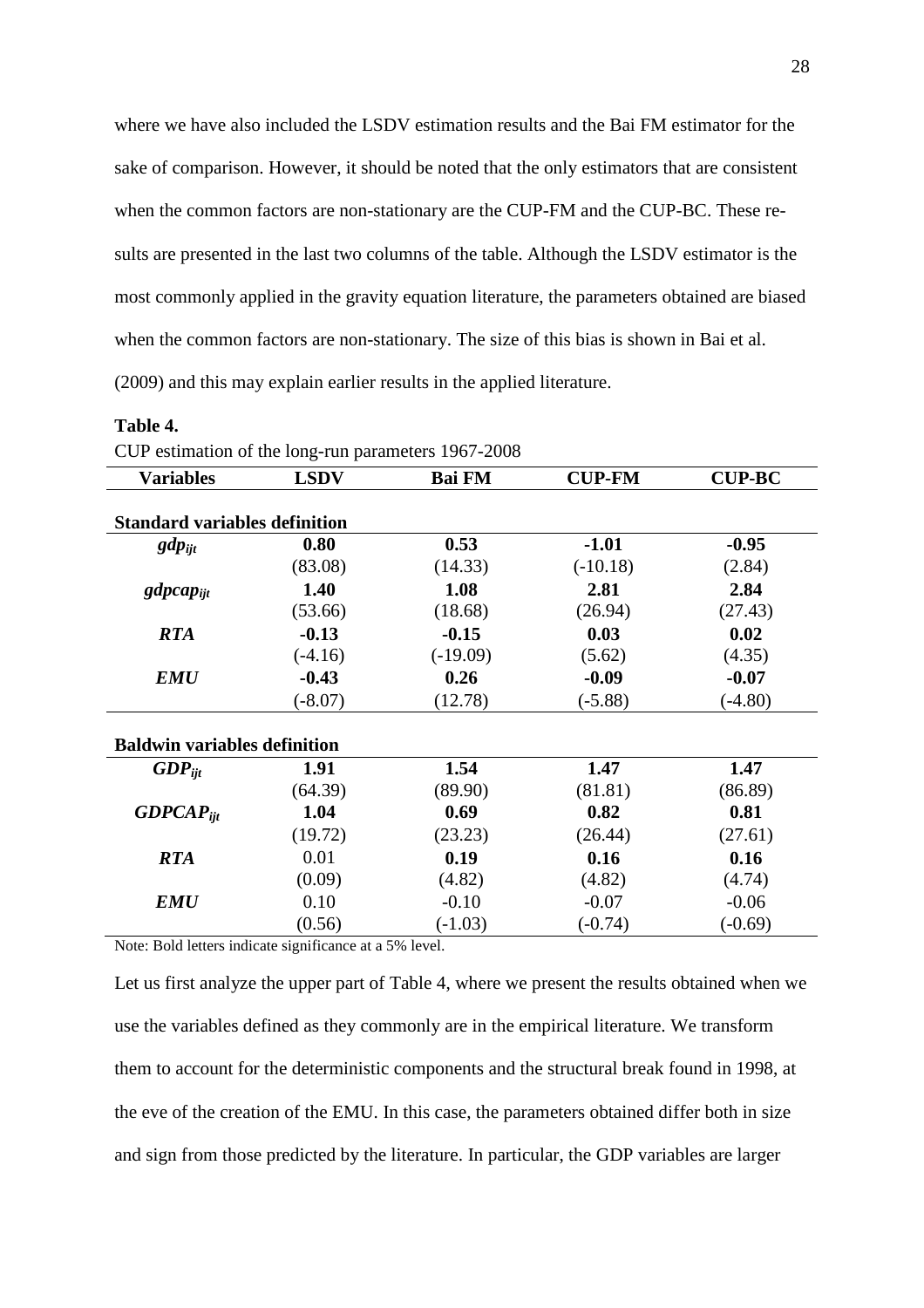and, in the case of the CUP estimators, negative for bilateral GDP. The LSDV and the Bai FM estimators provide correctly signed parameters, but are again relatively large. The dummies are also incorrectly signed in the majority of the cases and also large. The reason behind these striking results may have two origins: first, the Baldwin critiques, already mentioned above in the paper, and the inclusion of a common structural change, that may capture at least partially the effects of regional trade agreements and monetary integration.

In Table 5 we compare our results with previous findings in this literature. First, we include summary-results from Gil-Pareja et al. (2008). We have chosen this paper as a benchmark of mainstream classical panel gravity equation on the euro effect on trade. Second, follow Gengenbach (2009) who presents a summary of the main results that he obtains using the CUP estimator and Pesaran's (2006) Common Correlated Effects Pooled estimator (CCEP) and compares them with those found by Bun and Klaassen (2002, 2007) LSDV and DOLS . We concentrate on the trended versions from the different papers that use panel cointegration techniques. These papers are not directly comparable, as they use different databases. However, all of them have in common that the definition of the variables is the standard one in the literature. Bearing this caveat in mind, the first common element in his results is the presence of inverted signs in many of the long-run parameters estimates, although this outcome is less frequent in the case of the dummies. Second, some of the GDP parameters are larger than one (notably in the LSDV estimator and in the CUP estimator with no trends). Third, concerning the traditional panel paper of Gil-Pareja et al. (2008), they obtain a quite large effect for EMU and, more importantly, this effect is bigger than the one found for previous economic integration stages. Recent papers using cointegration techniques show a much smaller EMU effect. Moreover, once the trend of the integration process is taken into account, the final effect of EMU is non-existent or just a minor one. Therefore, our results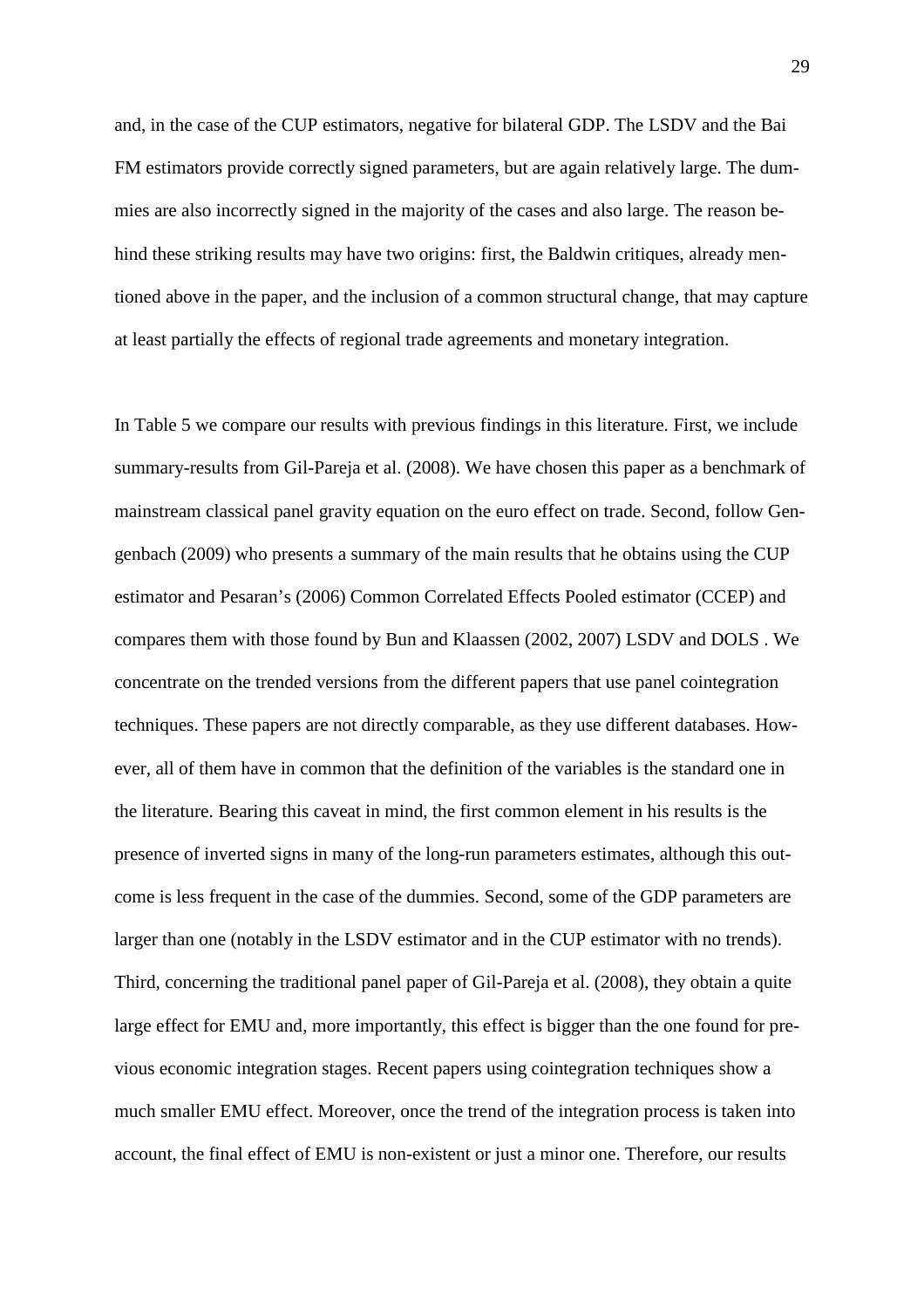are in line with this last group of empirical papers. Additionally, in an attempt to refine the previous output, we repeat the exercise with the variables constructed "à la Baldwin".

## **Table 5.**

|                    | Gil-Pareja<br>et al.<br>(2008)                                                                     | <b>Bun and</b><br><b>Klaasen</b> (2007) |             | Faru-<br>qee<br>(2004) | This article                      |                                | Gengenbach<br>(2009) |                                 | This article |                          |  |
|--------------------|----------------------------------------------------------------------------------------------------|-----------------------------------------|-------------|------------------------|-----------------------------------|--------------------------------|----------------------|---------------------------------|--------------|--------------------------|--|
|                    | <b>Classic</b>                                                                                     |                                         |             |                        |                                   | Panel cointegration techniques |                      |                                 |              |                          |  |
|                    | Panel                                                                                              |                                         |             |                        | <b>Cross-section independence</b> |                                |                      | <b>Cross-section dependence</b> |              |                          |  |
|                    | tech-                                                                                              | <b>LSDV</b>                             | <b>DOLS</b> | <b>DOLS</b>            | <b>LSDV</b>                       | <b>DOLS</b>                    | <b>CUP</b>           | CCE                             | $CUP_{BC}$   | $\text{CUP}_{\text{FM}}$ |  |
| <b>Variables</b>   | niques                                                                                             |                                         |             |                        |                                   |                                |                      |                                 |              |                          |  |
| $GDP_{\text{ijt}}$ | 1.20                                                                                               | 0.70                                    | 0.94        | 1.74                   | 0.80                              | 0.74                           | 0.36                 | 0.33                            | $-0.95$      | $-1.01$                  |  |
| $GDPCAP_{ii}$      | 1.15                                                                                               | $-0.23$                                 | $-0.49$     | $-0.73$                | 1.40                              | 0.71                           | 0.18                 | 0.091                           | 2.84         | 2.81                     |  |
| <b>RTA</b>         | 0.41                                                                                               | 0.16                                    | 0.05        | 0.012                  | $-0.13$                           | 0.28                           | 0.016                | 0.011                           | 0.02         | 0.03                     |  |
| <b>EMU</b>         | 0.53                                                                                               | 0.032                                   | 0.034       | 0.073                  | $-0.43$                           | 0.198                          | 0.075                | 0.006                           | $-0.07$      | $-0.09$                  |  |
|                    | $M_{\rm tot}$ $\sim$ D $.141.44$ and $.11.44$ and $.11.44$ and $.101.44$ and $.01.44$ and $.01.44$ |                                         |             |                        |                                   |                                |                      |                                 |              |                          |  |

Standard-variable results and comparison with previous results in the literature

Note: Bold letters indicate significance at a 5% level.

The lower files of Table 4 contain the results obtained with the variables constructed according to Baldwin and Taglioni's critiques (2006). The model has been estimated with six common factors, as was derived from the Banerjee and Carrion-i-Silvestre (2010) analysis. We should first mention that the estimates obtained are very similar; no matter the estimator chosen the EMU dummy is non-significant. In contrast, the RTA one is significant with the only exception of LSDV.

Concerning the GDP variables, the values obtained are around 1.5 and 0.8, respectively. The only discrepancy is found using the LSDV estimator. We should note that this estimator is shifted away from zero due to an asymptotic bias induced by the cross-section dependence. The two significant estimated coefficients obtained using LSDV are much larger than with the other estimators due to the above-mentioned upward bias. The Bai FM estimator, in contrast, corrects for the presence of dependence and assumes stationary common factors. However, Bai et al. (2009) strongly recommend the use of the CUP-FM and CUP-BC when there is dependence and the common factors are non-stationary. When using CUP-BC estimator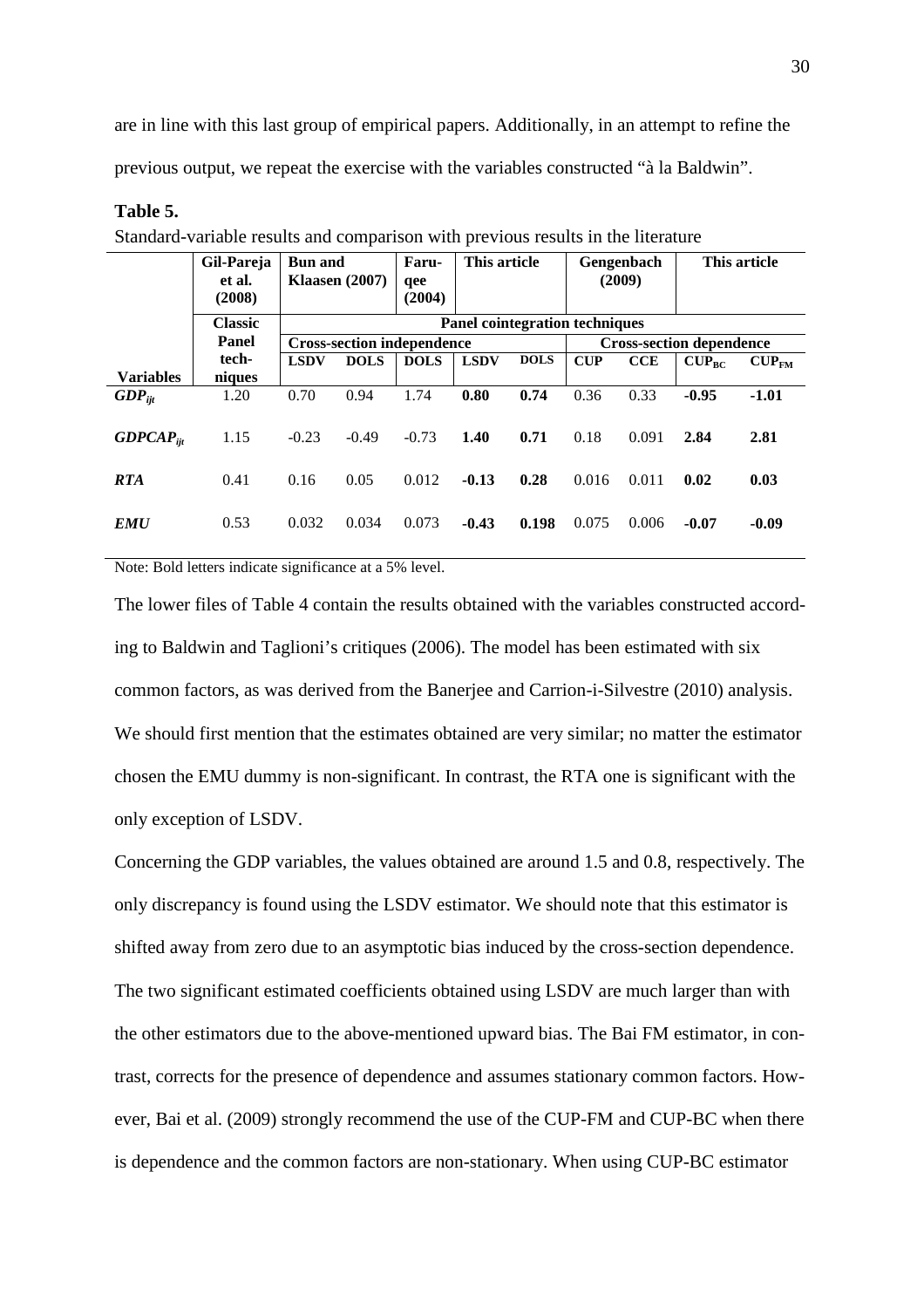(last column of the table) the two GDP measures have positive parameters of 1.47 and 0.81, whereas RTA, the regional trade agreements dummy parameter is 0.16 and highly significant. The reason that may explain this relatively small value is that we found that the common structural break in both the trend and the intercept occurs in 1987, the date when the Single Act was approved. Thus, the majority of the bilateral effects represented by this dummy could have been already captured by the structural breaks and the remaining deterministic components already included in the regression. We convey with Gengenbach (2009) about the importance of a proper specification of the deterministic components in the gravity equation.

Therefore the main empirical findings can be summarized as follows: first, there exists a long-run relationship linking trade and the gravity equation variables in a system that exhibits cross-section dependence and non-stationary common factors, which cancel-out in cointegration. Second, there are some significant instabilities that can be identified using panel cointegration tests that also account for the common factors. Third, the existence of dependence and non-stationary common factors makes it necessary to use consistent estimators, notably the CUP-FM and CUP-BC estimators proposed by Bai et al. (2009). The best results are obtained using the variables constructed à la Baldwin. All in all, the unrealistically high effects of the euro on trade found in previous empirical literature mostly disappear when the trend of the integration process is accounted for. Our results are in line with the most recent literature started with Bun and Klaasen (2007), Fidmurc (2009), Gengenbach (2009) and Berger and Nitsch (2008). They show that the increase in trade within the euro-area is simply a continuation of a long-run trend, probably linked to the broader set of EU's economic integration policies and institutional changes, the euro having just a residual effect.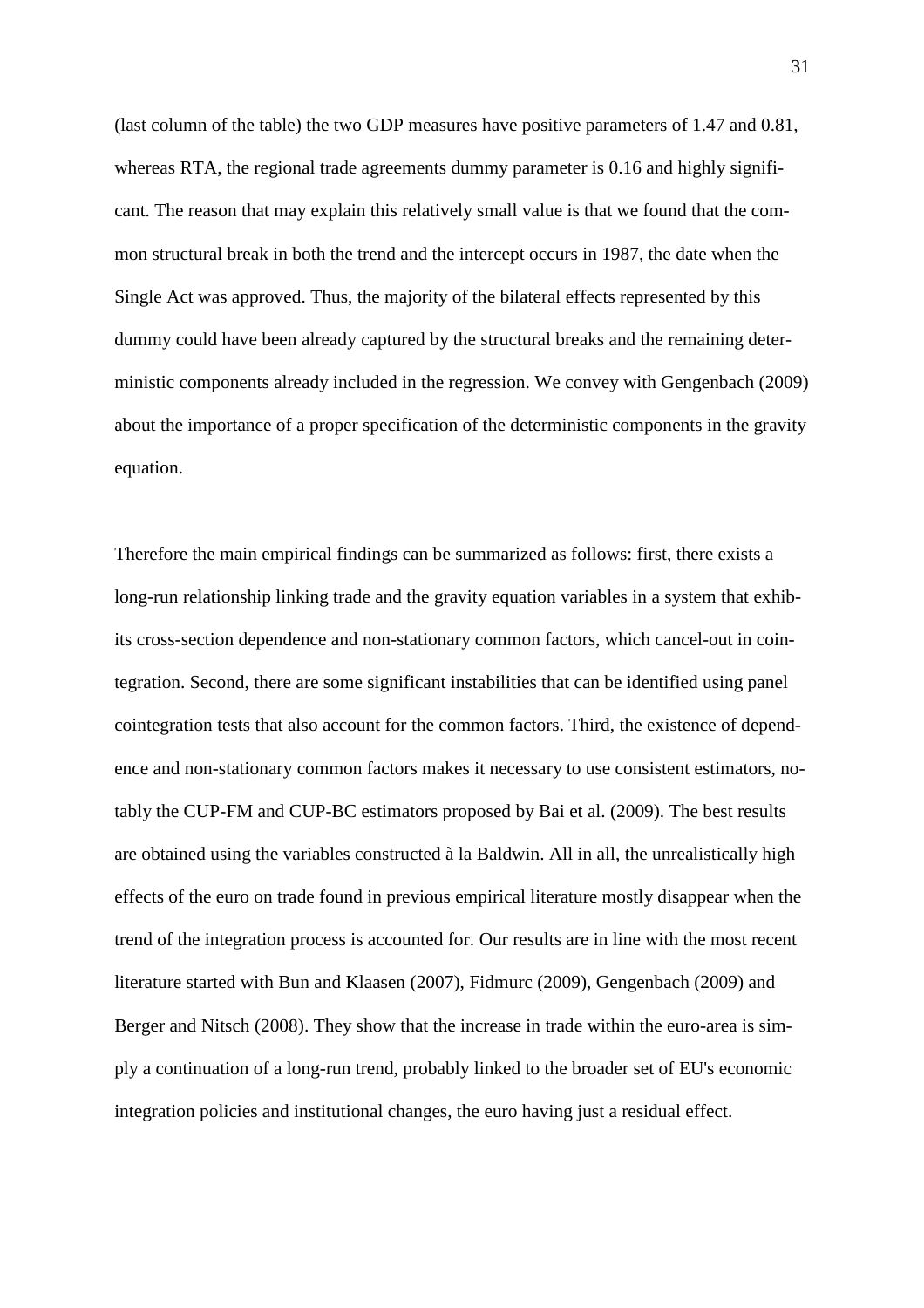#### **4. Summary and concluding remarks**

In this paper we try to fill the gaps present in the previous literature on euro effects on trade. Using a data set that includes 26 OECD countries from 1967 to 2008, we estimate gravity equations through a cointegration approach fully allowing for cross-section dependence. The analysis consists of three steps. First, unit root tests for cross-sectionally dependent panels are applied. Second, the existence of a cointegration relationship among the variables of a proper specification of the gravity equation is tested. In this exercise we account both for dependence in the cross-section dimension and discontinuities in the deterministic and the cointegrating vector in the time dimension. Third, the appropriate CUP-BC and CUP-FM estimators are used to estimate the long-run relationships.

To the best of our knowledge, this is the first attempt to jointly incorporate Baldwin's critiques (in terms of model specification and variables' construction), the hypothesis of crosssections dependence and structural breaks in the time domain within the estimation of a gravity equation on non-stationary series. This approach allows us to put the adoption of the euro by EMU members in historical perspective. We argue that the creation of the EMU is best interpreted as a continuation, or culmination, of a series of policy changes that have led over the last four decades to greater economic integration among the countries that now constitute the EMU. We find strong evidence of a gradual increase in trade intensity between European countries as well as pervasive cross section dependence. Once we control for both, dependence and this (breaking) trend in trade integration, the effect of the formation of the EMU fades out in line with most recent empirical literature.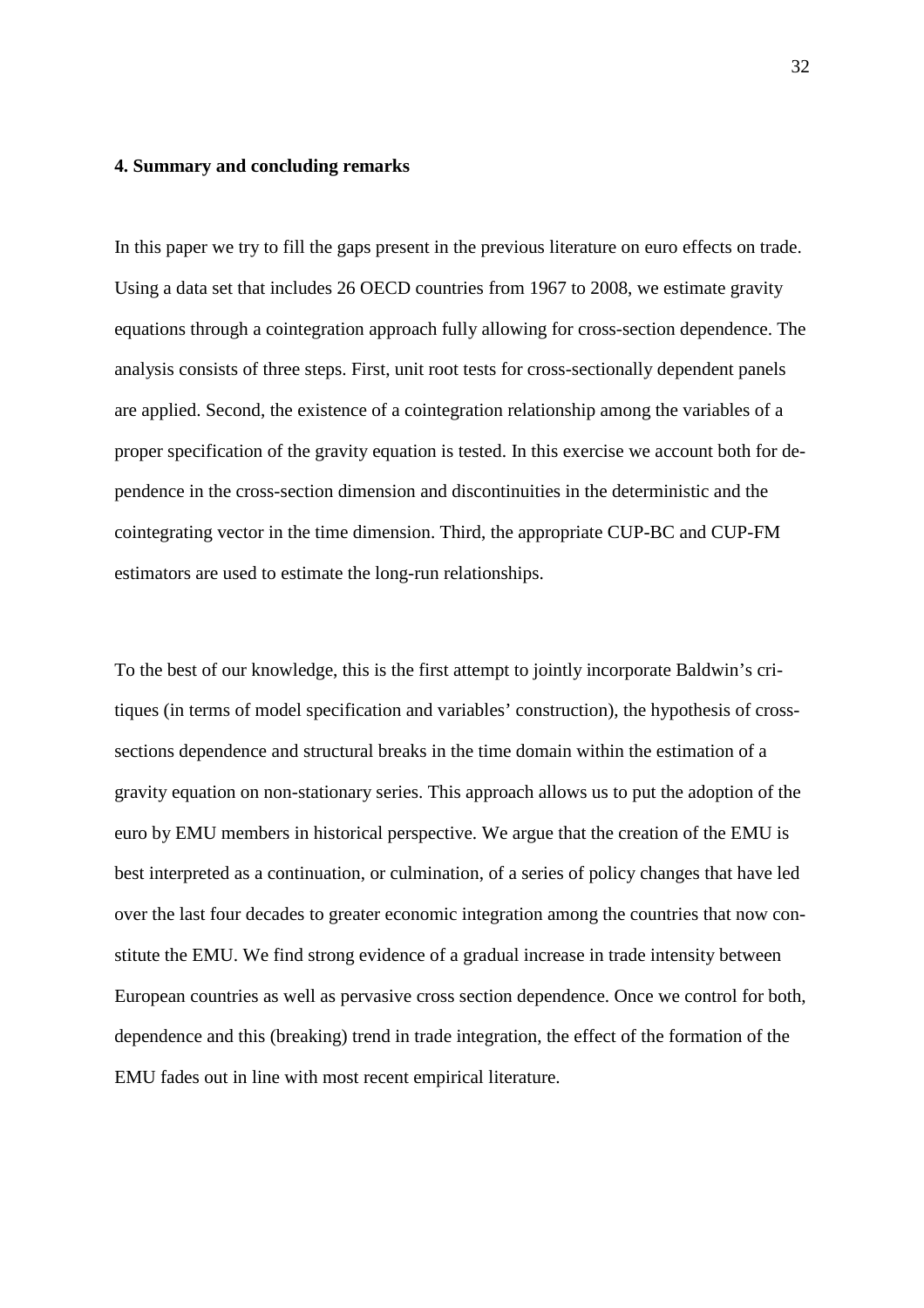Concerning the results, the variables that have been constructed following Baldwin's critiques (both in terms of multilateral resistance and unobserved bilateral heterogeneity) provide estimations of the long-run parameters compatible with the theory, that is, correctly signed. Moreover, the inclusion of a good specification of the deterministic elements of the model, such as intercept, trends and structural breaks, as well as a dummy variable on trade agreements, seems to be enough to capture a process of economic integration that has been gradual in general with some significant milestones, such as the Single Market or the creation of the Euro area. This explains the non-significance of the EMU dummy in the long-run estimated relationship.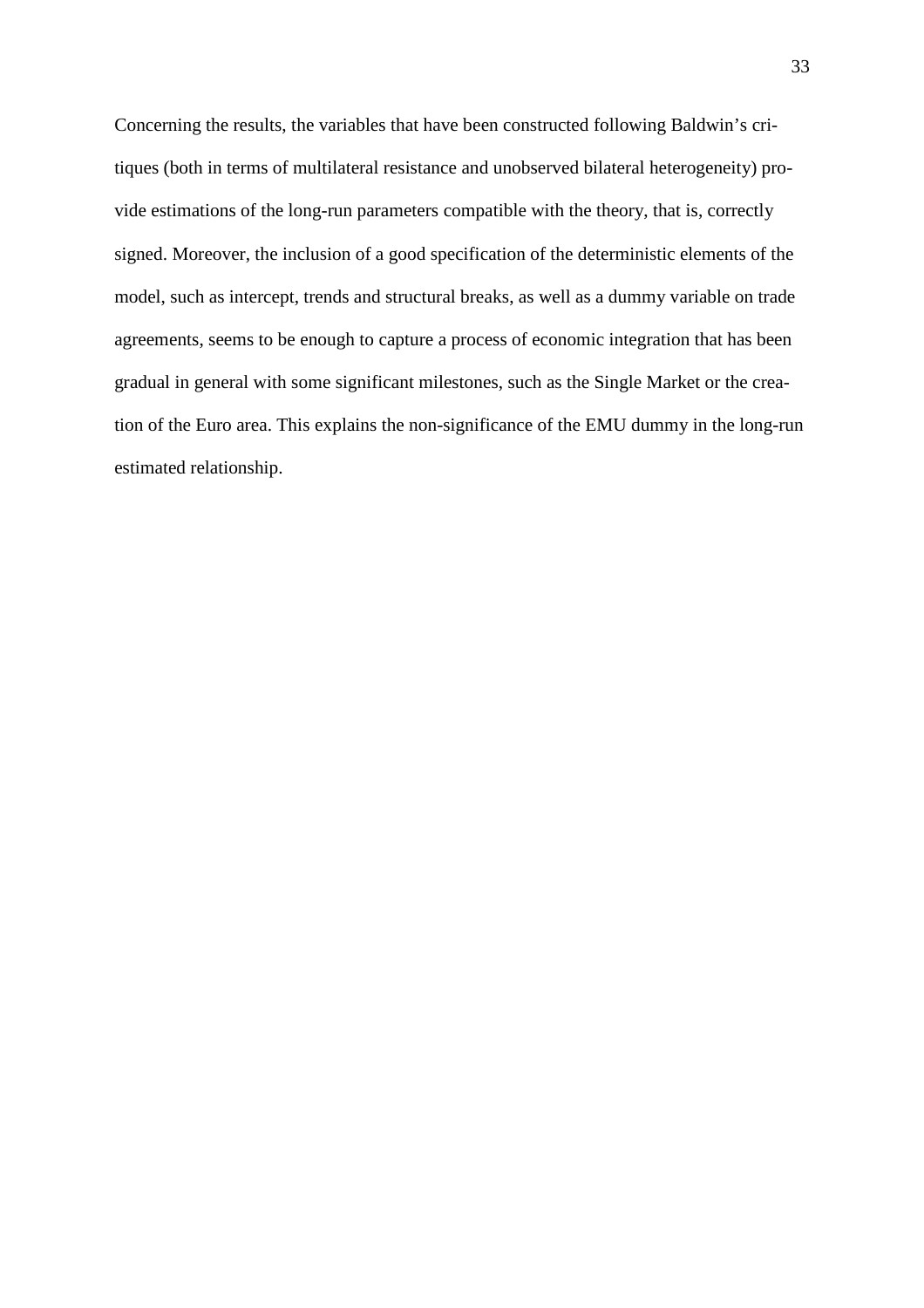#### **Acknowledgements**

The authors are indebted to J. LL. Carrión-i-Silvestre and Ch. Kao for providing them with the Gauss codes to implement some of the tests used in the paper. The usual disclaimer applies. E. Gómez and C. Tamarit gratefully acknowledge the financial support from the Instituto Valenciano de Investigaciones Económicas (IVIE). The authors also acknowledge the financing from *Spanish MICINN* [projects ECO2008-05908-C02-01/ECON (M. Camarero), ECO2008-05908-C02-02/ECON (E. Gómez and C. Tamarit) and SEJ2007-62081 (E. Gómez)] M. Camarero and C. Tamarit are members of INTECO research group funded by *Generalitat Valenciana,* project PROMETEO/2009/098.

## **References**

- Anderson, J.E., van Wincoop, E., 2003. Gravity with gravitas: a solution to the border puzzle. American Economic Review 93, 170-192.
- Bai, J., Kao, Ch., Ng, S., 2009. Panel cointegration with global stochastic trends. Journal of Econometrics 149, 82-99.
- Bai, J., Ng, S., 2002. Determining the number of factors in approximate factor models. Econometrica 70, 191-221.
- Bai, J., Ng, S., 2004. A PANIC attack on unit roots and cointegration. Econometrica 72, 1127-1177.
- Bai, J., Ng, S., 2006. Evaluating latent and observed factors in macroeconomics and finance. Journal of Econometrics 131, 507-537.
- Baldwin, R., 2006. The euro's trade effects, Working Paper 594, ECB.
- Baldwin, R., D. Taglioni, D., 2006. Gravity for dummies and dummies for gravity equations, NBER Working Paper 12516. Published as Baldwin, R., Taglioni, D. 2007. Trade effects of the euro: a comparison of estimators. Journal of Economic Integration 22, 780-818.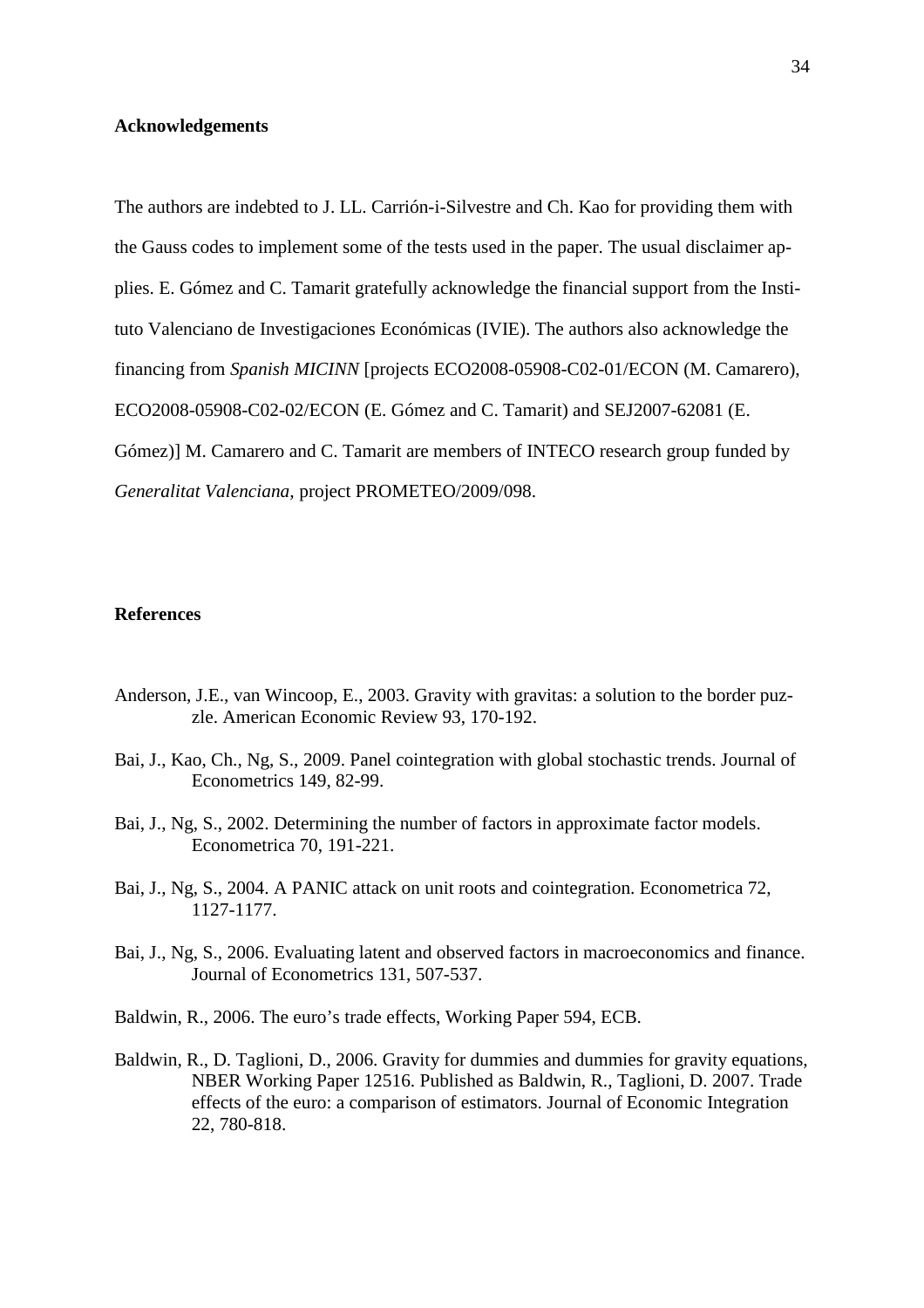- Baldwin, R., Di Nino, V., Fontagne, L., De Santis, R., Taglioni, D., 2008. Study on the Impact of the Euro on Trade and Foreign Direct Investment. Economic Papers 321, European Commission.
- Banerjee, A., Carrion-i-Silvestre, J.L., 2010. Cointegration in panel data with breaks and cross-section dependence. Mimeo, previously published as Working Paper Series no. 591, ECB (2006).
- Banerjee, A., Marcellino, M., Osbat, C., 2004. Some cautions on the use of panel methods for integrated series of macro-economic data. Econometrics Journal 7, 322-340.
- Berger, H., Nitsch, V., 2008. Zooming out: The trade effect of the Euro in historical perspective. Journal of International Money and Finance 27, 1244-1260.
- Bernard A., Eaton J., Jensen B., Kortum, S., 2003. Plants and productivity in international trade. American Economic Review 93, 1268-1290.
- Breitung, J., Pesaran, M.H., 2008. Unit roots and cointegration in panels. In: Matyas, L., Sevestre, P. (Eds.), The Econometrics of Panel data: Fundamentals and Recent Developments in Theory and Practice, Springer Publishers, Berlin, pp. 279-322.
- Bun, M.J., Klaassen, F.J., 2002. Has the euro increased trade? Discussion Paper No. 02- 108/2, Tinbergen Institute, University of Amsterdam.
- Bun, M.J., Klaassen, F.J., 2007. The Euro Effect on trade is not as large as commonly thought. Oxford Bulletin of Economics and Statistics 69, 473-496.
- Eicher, T.S., Henn, C., 2011. One money, one market. A revised benchmark. Review of International Economics 19, 419-435.
- Egger, P., 2000. A note on the proper econometric specification of the gravity equation*.*  Economic Letters 66, 25-31.
- Egger, P., Pfaffermayr, M., 2003. The proper panel econometric specification of the gravity equation: A three-way model with bilateral interaction effects. Empirical Economics 28, 571-580.
- Faruqee, H., 2004. Measuring the trade effects of EMU. Working Paper No. 04/154, IMF.
- Feenstra, R., Markusen, J., Rose, A.K., 2001. Using the gravity equation to differentiate among alternatives theories of trade. Canadian Journal of Economics 34, 430-447.
- Fidrmuc, J., 2009. Gravity models in integrated panels. Empirical Economics 37,435-446.
- Flam, H., Nordstrom, H., 2006. Trade volume effects of the Euro: Aggregate and sector estimates. Seminar Papers No. 746, Institute for International Economic Studies, Stockholm University.
- Frankel, J.A., Rose, A.K., 1998. The endogeneity of the Optimum Currency Area criteria. Economic Journal 108, 1009-1025.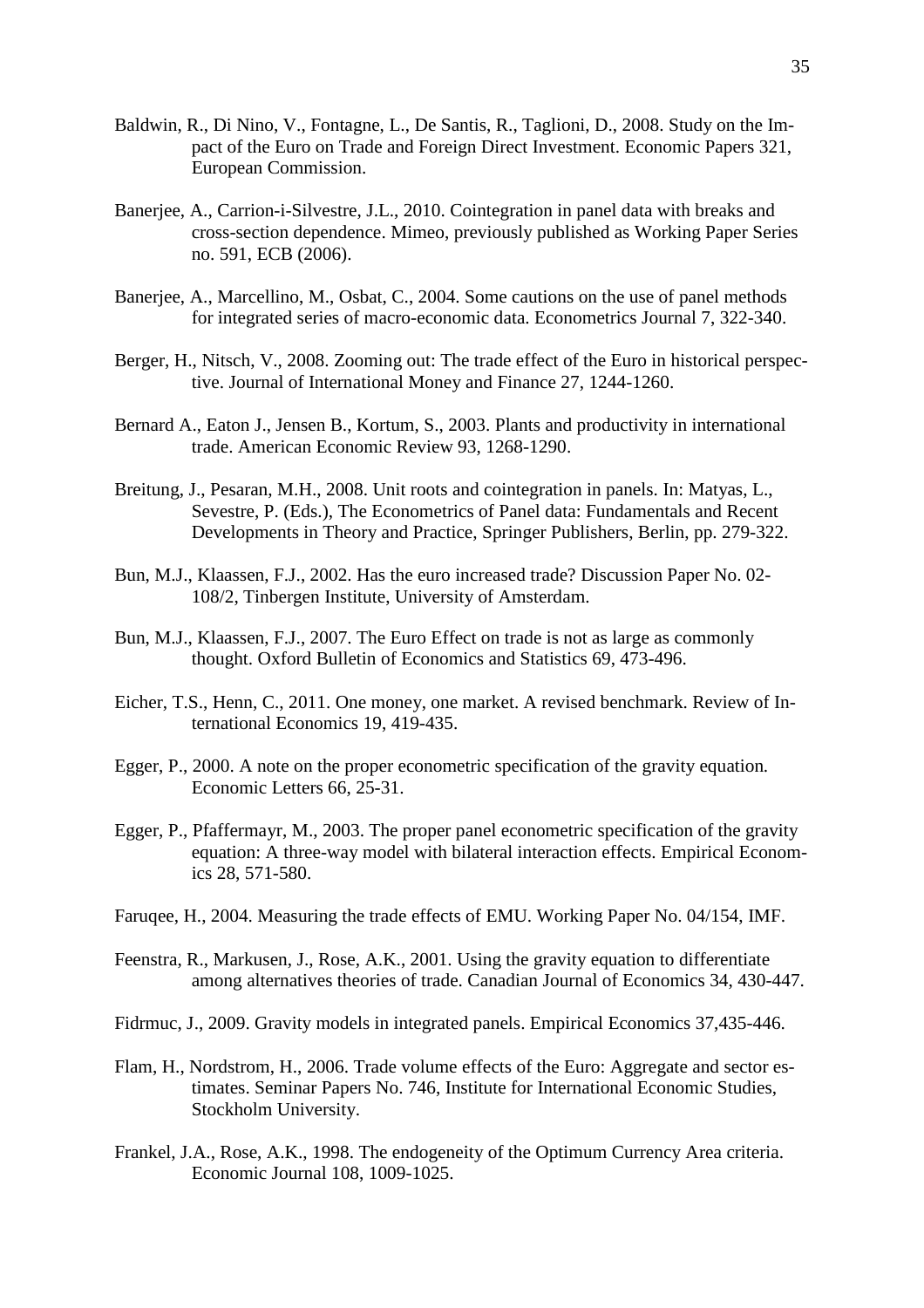- Frankel, J.A., Rose, A.K., 2002. An estimate of the effect of common currencies on trade and income. The Quarterly Journal of Economics 117, 437-466.
- Gengenbach, C., 2009. A panel cointegration study of the Euro effect on trade. Mimeo.
- Gengenbach, C., Palm, F., Urbain, J.P., 2010. Panel unit root tests in the presence of crosssectional dependencies: Comparison and implications for modelling*.* Econometric Reviews 29, 111-145.
- Gil-Pareja, S., Llorca-Vivero, R., Martínez-Serrano, J., 2008. Trade effects of monetary agreements: evidence for OECD countries. European Economic Review 52, 733- 755.
- Glick, R., Rose, A.K., 2002. Does a currency union affect trade? The time-series evidence. European Economic Review 46, 1125-1151.
- Gómez, E., Milgram, J., 2010. Are estimation techniques neutral to estimate gravity equations? An application to the impact of EMU on third countries' exports. Mimeo.
- Gregory, A.W., Hansen, B.E., 1996. Residual-based tests for cointegration in models with regime shifts. Journal of Econometrics 70, 99-126.
- Hadri, K., 2000. Testing for stationarity in heterogeneous panel data. Econometrics Journal 3, 148-161.
- Helpman E., Melitz M., Yeaple, S., 2004. Export versus FDI with heterogeneous firms. American Economic Review 94, 300-316.
- Im, K., Pesaran, M.H., Shin, Y., 2003. Testing for unit roots in heterogeneous panels. Journal of Econometrics 115, 53-74.
- Jang, M.J., Shin, D.W., 2005. Comparison of panel unit root tests under cross-sectional dependence. Economics Letters 89, 12-17.
- Kao, C., 1999. Spurious regression and residual-based tests for cointegration in panel data. Journal of Econometrics 90, 1-44.
- Kao, C., Chiang, M.H., 2000. On the estimation and inference of a cointegrated regression in panel data. Nonstationary Panels, Panel Cointegration and Dynamic Panels 15, 179-222.
- Levin, A., Lin, C., Chu, C., 2002. Unit root tests in panel data: Asymptotic and finite-sample properties. Journal of Econometrics 108, 1-24.
- McCoskey, S., Kao, C., 1998. A residual-based test of the null of cointegration in panel data. Econometric Reviews 17, 57-84.

Melitz, M., 2003. The impact of trade on intra-industry reallocations and aggregate industry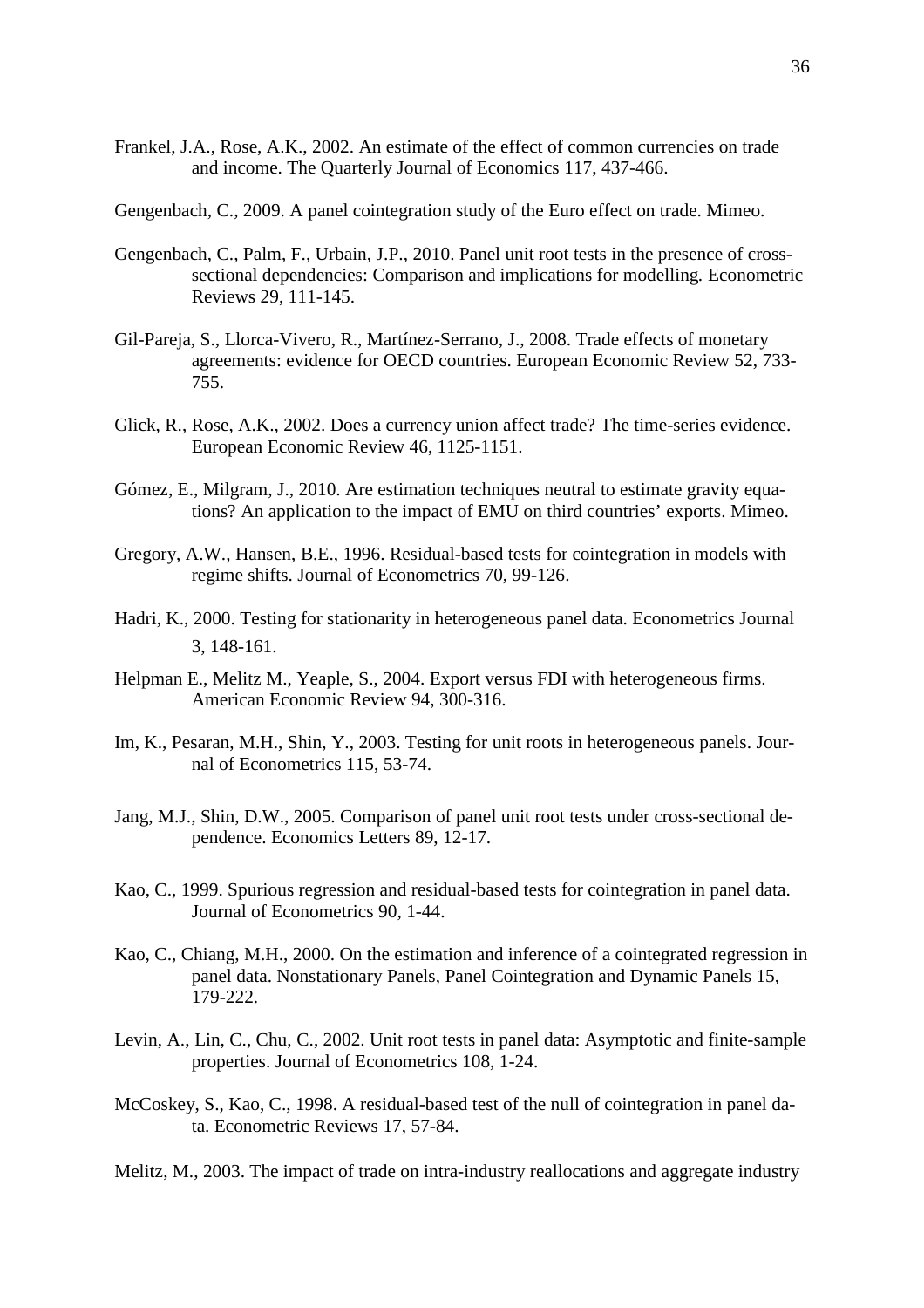productivity. Econometrica 71, 1695-1725.

- Micco, A., Stein, E., Ordonez, G., 2003. The Currency Union effect on trade: Early evidence from the European Union. Economic Policy 18, 315-356.
- Moon, H.R., Perron, B., 2004. Testing for a unit root in panels with dynamic factors. Journal of Econometrics 122, 81-126.
- O'Connell, P., 1998. The overvaluation of purchasing power parity. Journal of International Economics 44, 1-19.
- Pedroni, P., 1999. Critical values for cointegration tests in heterogeneous panels with multiple regressors. Oxford Bulletin of Economics and Statistics 61, 653–678.
- Pedroni, P., 2004. Panel cointegration; Asymptotic and finite sample properties of pooled time series tests with an application to the Purchasing Power Parity hypothesis. Econometric Theory 20, 597-625.
- Pesaran, M.H., 2004. General diagnostic tests for cross section dependence in panels. Working Papers in Economics No. 435, University of Cambridge.
- Pesaran M.H., 2006. Estimation and inference in large heterogeneous panels with a multifactor error structure. Econometrica 74, 967-1012.
- Pesaran, M.H., 2007. A simple panel unit root test in the presence of cross section dependence. Journal of Applied Econometrics 22, 265-312.
- Phillips, P.C., Hansen, B.E., 1990. Statistical inference in instrumental variables regression with I(1) processes. Review of Economic Studies 57, 99-125.
- Phillips, P.C., Sul, D., 2003. Dynamic panel estimation and homogeneity testing under cross-section dependence. Econometrics Journal 6, 217-260.
- Rose, A.K., 2000. One money, one market: the effect of common currencies on trade. Economic Policy 15, 7-46.
- Rose, A.K., 2008. Is EMU becoming an Optimum Currency Area? The evidence on trade and business cycle synchronization. Mimeo.
- Rose, A.K., Stanley, T.D., 2005. A Meta-Analysis of the Effect of Common Currencies on International Trade. Journal of Economic Surveys 19, 347-365.
- Saikkonnen, P., 1991. Asymptotically efficient estimation of cointegration regressions. Econometric Theory 7, 1-21.
- Santos-Silva, J.M., Tenreyro, S., 2006. The log of gravity. The Review of Economics and Statistics 88, 641-658.
- Stock, J., Watson, M., 1993. A simple estimator of cointegrating vectors in higher order integrated systems. Econometrica 61, 783-820.